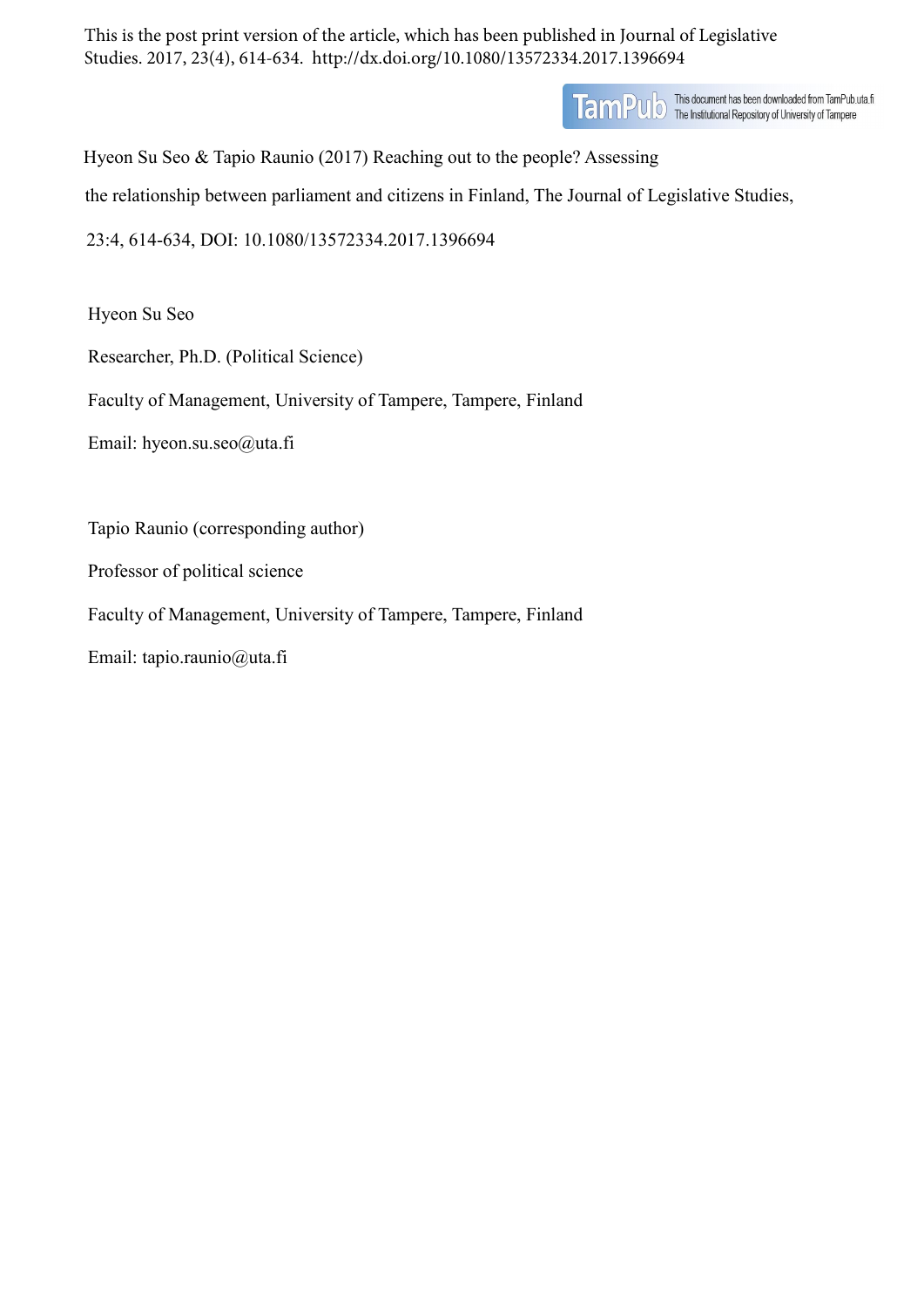### **Reaching out to the People?**

### **Assessing the Relationship between Parliament and Citizens in Finland**

## **Abstract**

Despite the Open Government (Parliament) initiatives and notions of a 'democratic parliament', the relationship between legislatures and citizens remains seriously under-researched. This article introduces a comprehensive analytical framework, combining the normative principles of visibility, accessibility, and permeability with practical indicators (parliament as public space, sharing of information, contact with MPs, media and digital engagement, transparency of legislative process, and actual participation in legislative decision-making), for assessing the public engagement of parliaments. Applying this framework to the Finnish Eduskunta, the authors show that despite recent reforms that have partially 'opened up' parliamentary proceedings and attempted to connect citizens to democratic process, there remains scope for reforms and innovations. The Eduskunta should embrace a more positive approach towards new forms of civic participation, particularly regarding how its influential committees operate. The findings reflect the tensions between, or the difficulties in reconciling, traditional forms of representative democracy with alternative and more direct channels of political participation.

### **Keywords**

Citizens; Finland; parliament; participation; public engagement; transparency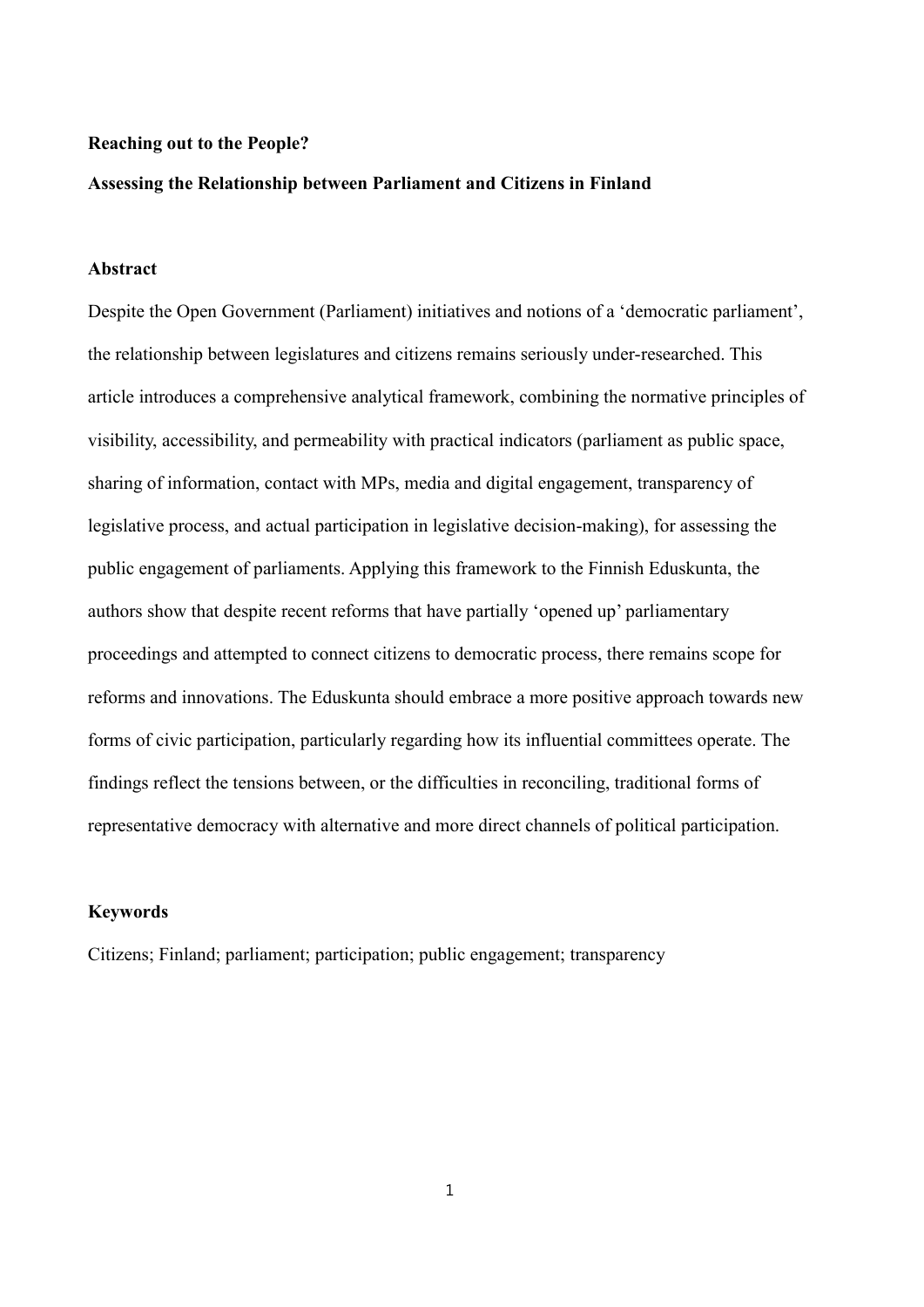## **Introduction**

Despite the challenges facing contemporary representative democracy, parliament still plays the central role in linking the national political system with citizens (Kelso, 2007; Norton, 2013). However, the relationship between parliaments and citizens remains seriously under-researched. Parliamentary scholars have mainly focused on legislative-executive relations, while the linkage between the legislature (both parliament and parliamentarians) and the electorate has not been sufficiently addressed (Leston-Bandeira, 2012a; Norton, 2002). Fortunately recent years have seen more interest in this 'ignored' agenda. Public disengagement with established representative institutions, rapid developments of information and computing technologies (ICTs) and expanding democratic innovations have urged scholars to study the transforming relationship between the governors and the governed. Also, the international Open Parliament initiative has emerged, following the Open Government movements calling for more transparent, participative and collaborative governance by using 'Gov. 2.0' technologies (Granickas, 2013, Lathrop & Ruma, 2010). Several parliaments have indeed tried to enhance public engagement through providing more information to the public, improving physical, technological and personal accessibility, and embracing more direct involvement of citizens in legislative decisionmaking. In many cases, such innovations have not been pursued in a comprehensive and strategic manner, and it appears that there is a gap between public expectations for reforms and the reality of parliamentary operations (IPU  $&$  UNDP, 2012).<sup>1</sup>

There is a paucity of systematic parliamentary audits that would empirically examine whether and how legislatures connect with the electorate. The volume edited by Norton (2002) focused on the MP-constituent linkage, but some of the articles did also examine public engagement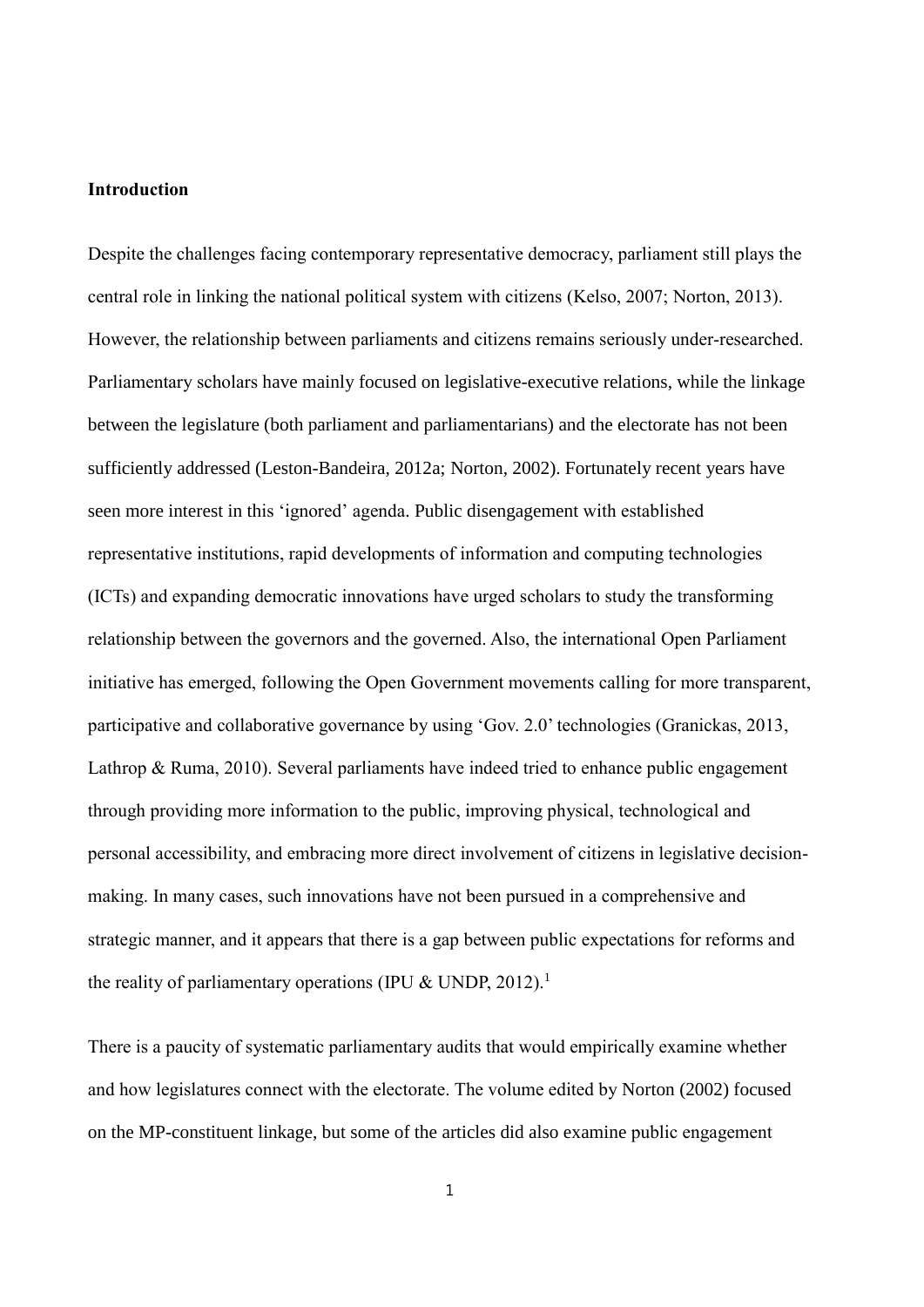beyond conventional electoral participation and party democracy (e.g. Della Sala, 2002; Saalfeld, 2002). Since then scholars have studied newer forms of parliamentary interaction with citizens, such as an e-petition system or MPs' use of new ICT-tools (Carman, 2010; Lindner & Riehm, 2011; Norton, 2007). The Hansard Society has published annual audits of 'public engagement' since 2004 and various policy reports about evolving representative democracy, connecting citizens to parliament, and civic education. The reports of the Inter-Parliamentary Union (IPU 2006; IPU & UNDP 2012) have also identified good practices regarding the responsiveness of the parliament to the public. However, these are more practical documents, lacking a theoretical examination of the issues.

A significant step forward was the special issue of *The Journal of Legislative Studies* in 2012 which focused exclusively on the legislature-citizen relationship. Leston-Bandeira (2012a, pp. 271-272) presented an analytical framework combining structural variables with practical indicators. Structural variables included 'historical context', 'institutional context', 'political culture of expectations', and 'perceptions of parliament', while practical indicators suggested scrutinizing (1) parliamentary engagement programmes or resources, (2) access to parliament, parties and MPs, (3) contact mechanisms between parliament and citizens, and (4) the institutional design and functions of petition systems. The articles in that collection showed that parliaments have enhanced institutional communication with the public by using new ICT tools but also revealed considerable variation in actual linkages with citizens (Leston-Bandeira, 2012b). Griffith and Leston-Bandeira (2012) found that despite the potential of new media for making traditionally 'closed' parliamentary institutions more open and accountable, the complex and slow processes, 'political' character of parliamentary institutions and limited financialorganisational resources acted as barriers for effective communication. Arter (2012) in turn connected the practical indicators presented by Leston-Bandeira to normative principles. He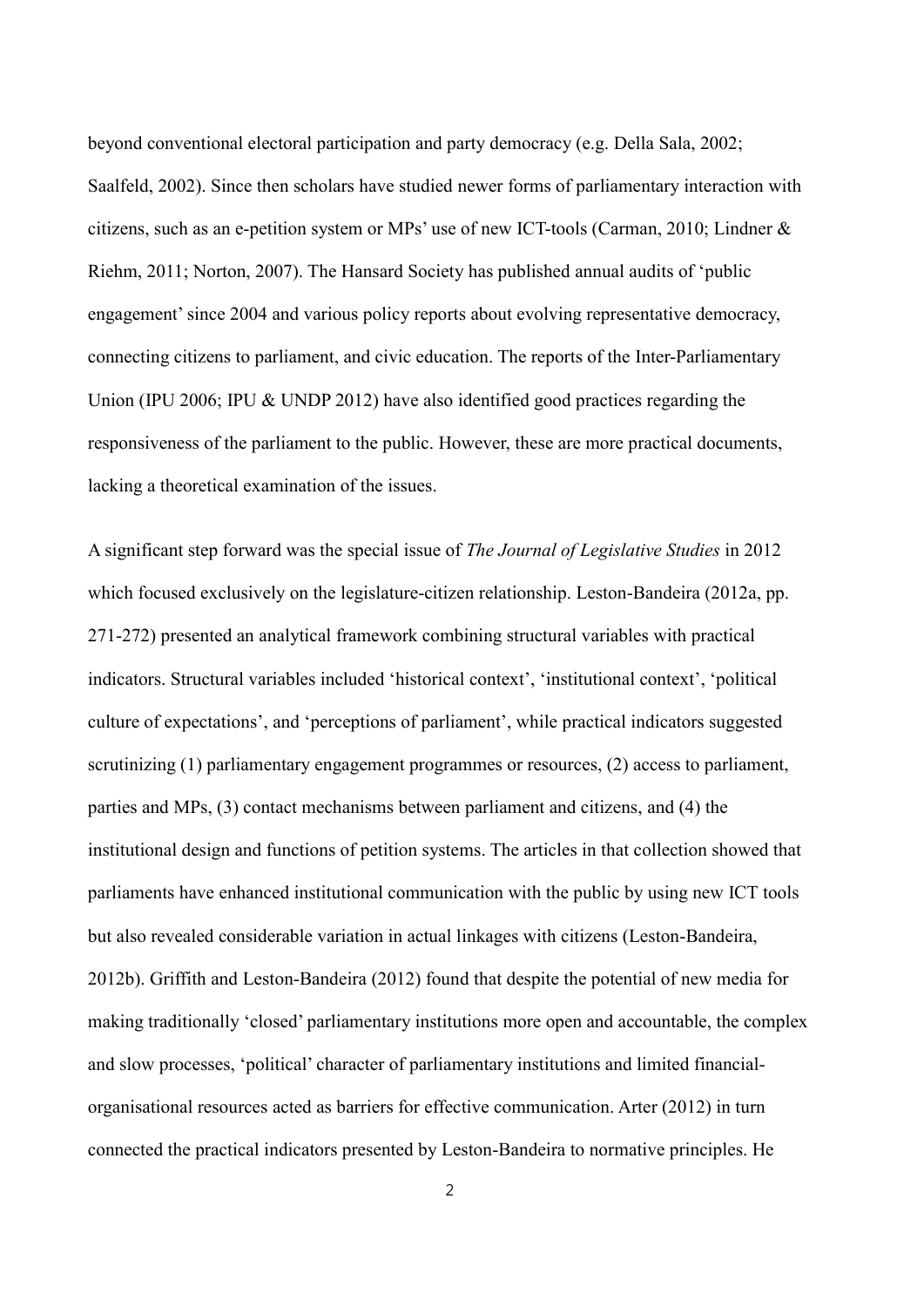adopted 'transparency' (visibility) and 'accessibility' from the five standards of the 2006 IPU report (IPU, 2006), and added 'permeability' to measure the extent to which citizens can influence the legislative process. Moreover, the practical indicators in Leston-Bandeira (2012a) have room to be developed further to cover the full scope of parliamentary public engagement practices.

This article contributes to that literature in two ways. We first develop a comprehensive analytical framework, combining normative principles with practical indicators and then apply the framework to the Finnish Eduskunta. Finland is a particularly interesting case, as it has experienced significant constitutional changes which have elevated the roles of government and the Eduskunta while at the same time introducing the citizens' initiative in 2012. Against the backdrop of particularly decreasing turnout in Eduskunta elections, Finland has also seen both societal debate and government initiatives about fostering political participation (Ministry of Justice, 2014). Our findings in turn underline the tensions in reconciling traditional electionbased representative democracy with newer, more direct forms of alternative political participation.

### **Analytical framework: normative principles and practical indicators**

There are various documents and standards to guide legislative activities towards open and participatory democracy. The 2006 IPU report presented five basic values – representative, transparent, accessible, accountable and effective – with practical indicators (IPU, 2006). Although the report provides a general guideline for democratic legislatures, the indicators about 'representativeness'seem too broad, engaging with basic features of constitutional and electoral systems. 'Accountability' focuses on ethical behaviour of parliamentarians to restore public trust, while the 'effectiveness' is largely about legislative capacity for overseeing the executive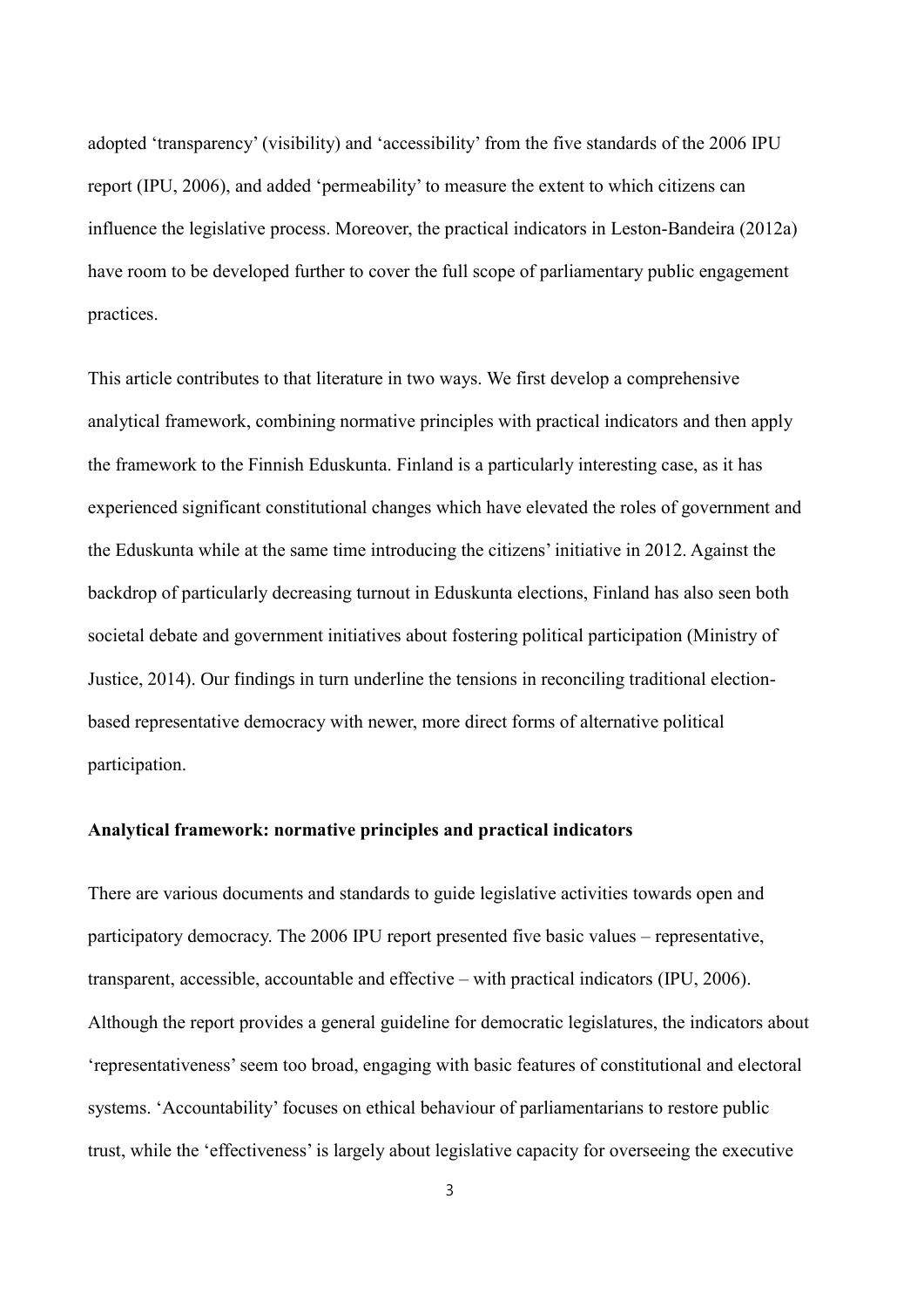and international cooperation. The Open Government initiative

(www.opengovernmentinitiative.org) adopted transparency, participation and collaboration as key principles. It focuses on transparency and open access to public sector information, although it also emphasizes the importance of collaborative and participatory governance in implementing open data strategies. Similarly, the Declaration on Parliamentary Openness (www.openingparliament.org) presents detailed criteria for (1) 'promoting a culture of openness', (2) 'making parliamentary information transparent', (3) 'easing access to parliamentary information', and (4) 'enabling electronic communication of parliamentary information'.

Arter (2012) offers a more useful and comprehensive framework, since the three principles, visibility (transparency), accessibility and permeability, cover the core dimensions of the parliament–citizens relationship. Though they are to some extent overlapping, the three principles correspond to different roles of citizens in contemporary democratic systems. Following Arter (2012, p. 276), we hence adopt three normative principles required for legislatures to be more open and responsive to the public.

- *Visibility*: The extent to which parliamentary proceedings and the activities of MPs can be viewed by (are visible to) the public. This corresponds to the role of the citizen as spectator and the question asked is 'when can citizens spectate (in person and/or electronically) and what can they view?'
- *Accessibility*: The degree to which citizens have access, physical or digital, to MPs and the legislature. This corresponds to the role of the citizen as constituent and the attendant question is 'when do citizens have access to the parliament and their elected representative(s) and how readily available are MPs to citizens?'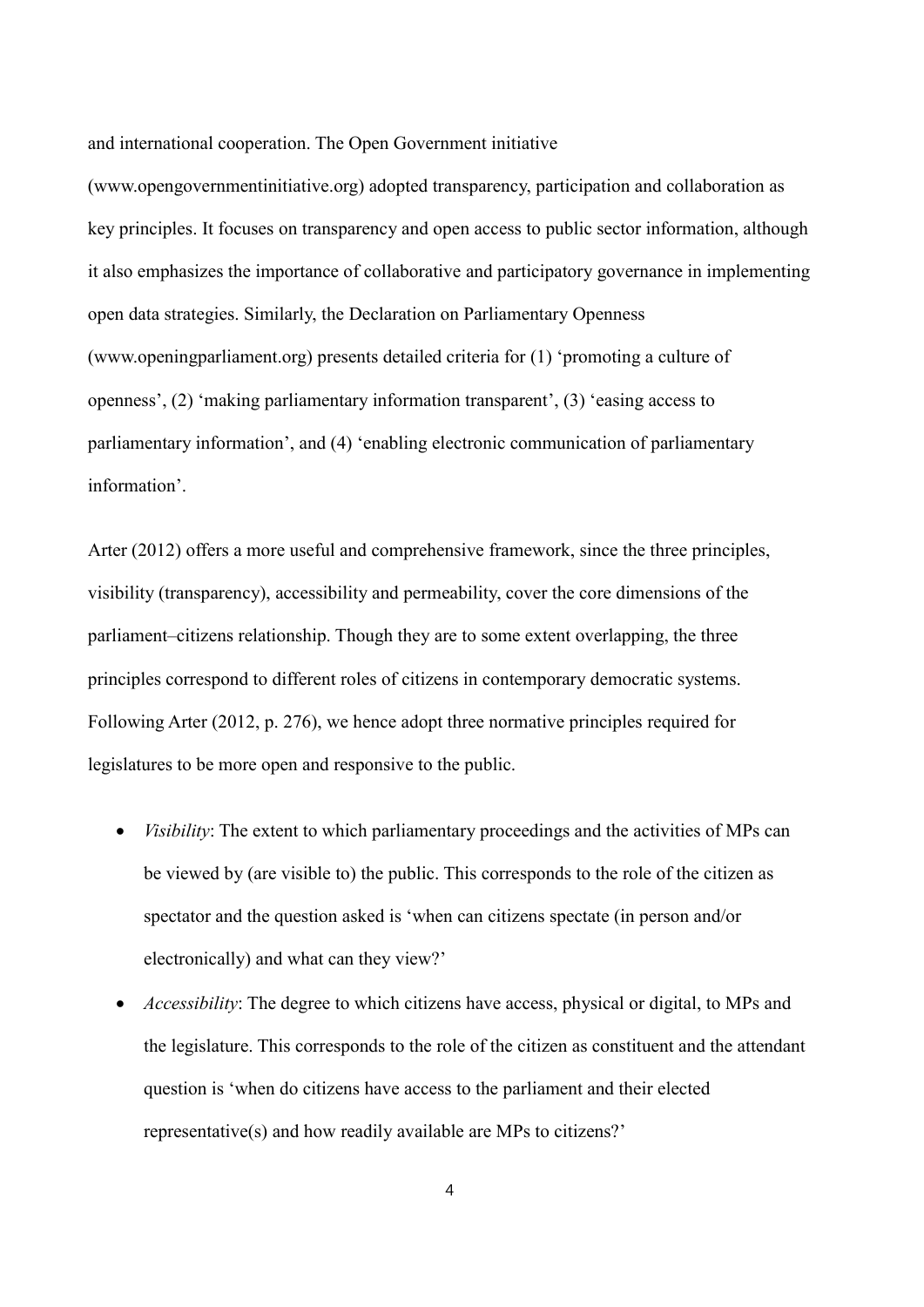*Permeability*: The degree to which parliament is open and responsive to legislative initiatives and policy input from outside the legislature. This corresponds to the role of the citizen as policy partner, participating in the process of legislative change individually or collectively and the relevant question asked is 'are there structured mechanisms allowing citizens to participate in law making and does the political culture facilitate such participation?'

In order to arrive at a robust and generalizable operationalization of the normative principles, we then propose six practical indicators covering a wider range of public engagement with parliamentary affairs: (1) parliament as public space, (2) sharing of information, (3) contact with MPs, (4) media and digital engagement, (5) transparency of process, and (6) actual participation in legislative decision-making.<sup>2</sup> The indicators cover physical, psychological and virtual engagement, collective and individual linkages, and procedural and substantial aspects of public participation (Table 1).

1. *Parliament as public space*: Despite the normative perception of parliamentary role as the central public space of national democracy, there are tensions between the roles of legislatures as 'historical sites, deliberative sites, working buildings, and ceremonial sites.' (Hansard Society, 2011; Parkinson, 2013, p. 439) Moreover, security concerns may result in increased control measures. The British House of Commons installed a 'thick, bullet-proof glass' between the public and MPs'seats, while the Canadian parliament is praised for allowing public demonstrators to be present in the parliamentary *plaza* inside the perimeter. (Parkinson, 2013, pp. 446, 449) Whether the parliamentary sites are genuinely open and accessible to citizens is an important dimension of the citizenslegislature relationship.

5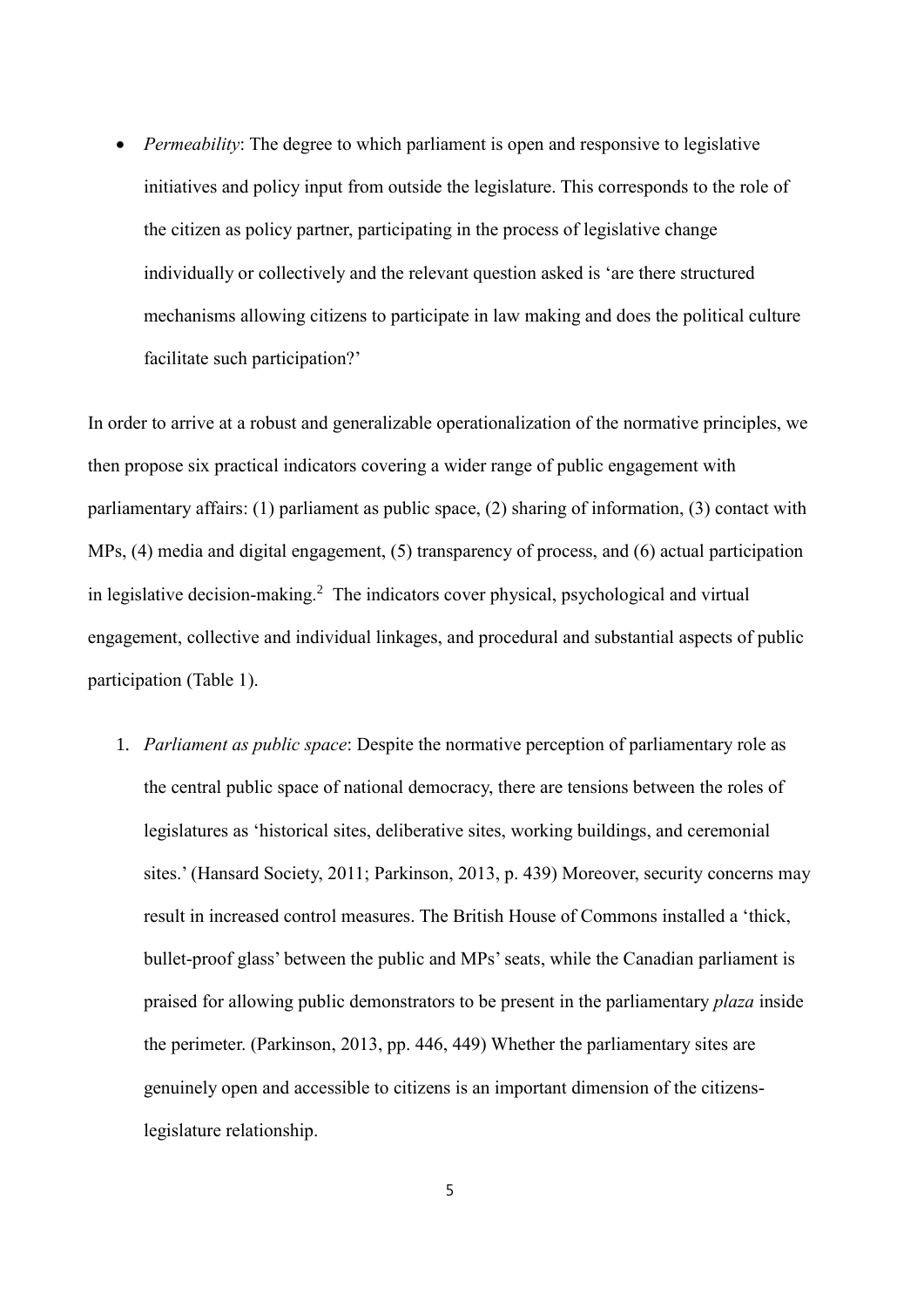- 2. *Sharing of information*: Information sharing is nowadays regarded as a clear requirement of open governance. Legislatures can disseminate information through various means, such as operating a visiting center, publishing material online and offline, or having parliamentary libraries open and accessible. Moreover, parliaments are now required to publish open parliamentary datasets in easily available formats for public re-use, implementing their own open data policies. (*Declaration on Parliamentary Openness,*  www.openingparliament.org)
- 3. *Contact with MPs*: Individual legislators can influence the public image of the parliament, and active communication or constituency work by MPs can contribute to improving the psychological access of the public to the parliament. However, the MPconstituent linkages can vary between countries, not least depending on the rules of the electoral system (Leston-Bandeira, 2012b; Norton, 2002).
- 4. *Media and digital engagement*: Media and digital technologies are commonly regarded as the most efficient tools for enabling citizens to engage with the democratic process. In particular, new (social) media has great potential for interactive communication between legislatures and citizens. However, this may require reforming parliamentary procedures, while increasing the resources and media skills of MPs and parliamentary staff (Coleman & Blumer, 2009; Griffith & Leston-Bandeira, 2012; IPU, 2013).
- 5. *Transparency of process*: Depending on the standing orders of legislatures, parliamentary processes may be designed quite differently regarding the publicity of the proceedings and the related documents. Distinctive characteristics are observed particularly in the publicity of committee meetings, for example between Westminster-style 'debating' parliaments and Nordic 'working' parliaments (Arter, 1999). Despite the advantage of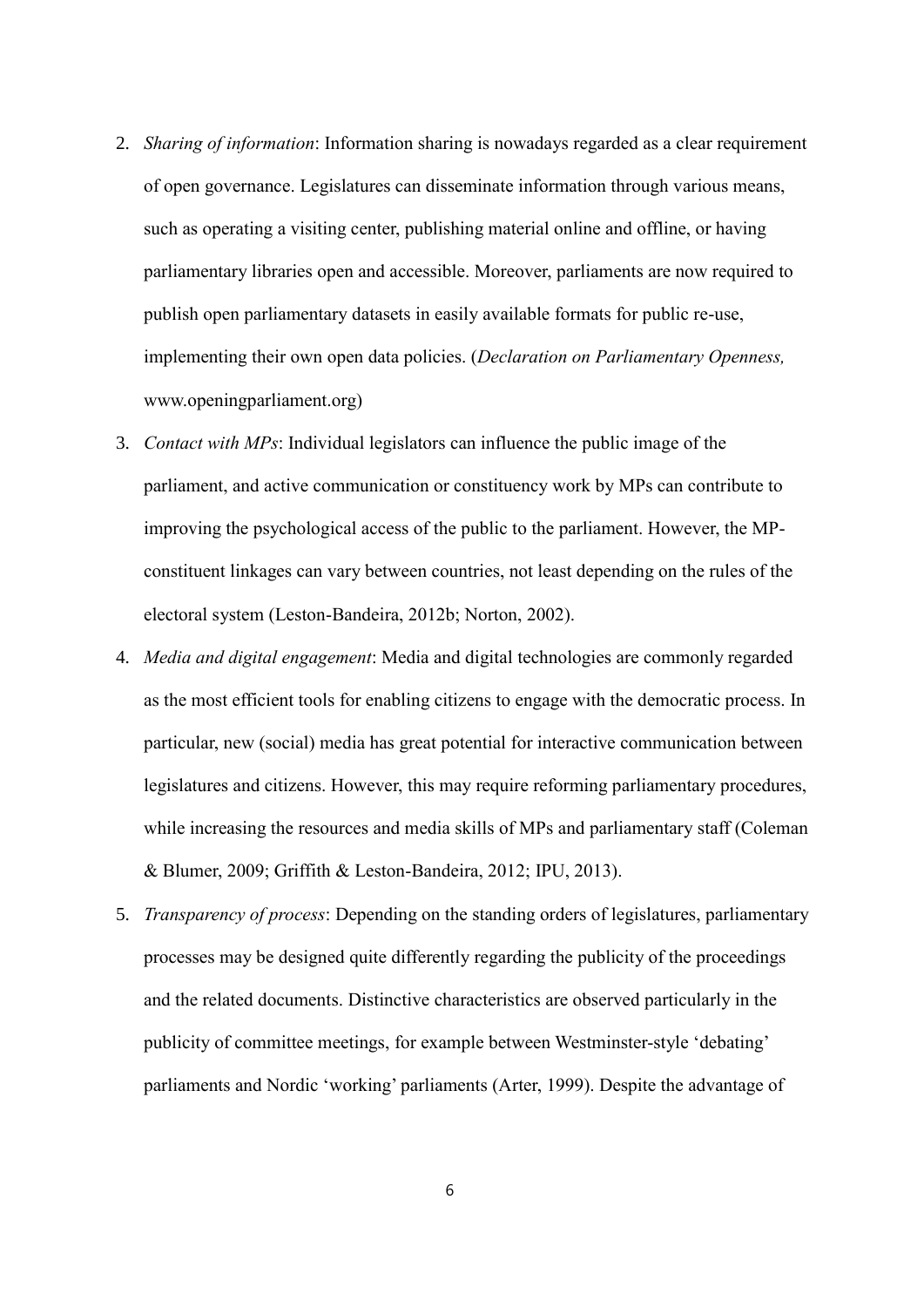trust-based negotiations in closed settings, limited committee transparency can be a serious barrier to the public to engaging with the legislative process.

6. *Actual participation in legislative decision-making*: This criterion relates directly to 'permeability', the extent to which citizens can influence parliamentary decision-making (Arter, 2012). Civic participation in legislative processes can take various forms, such as initiating a legislative agenda through signing a petition or a citizens' initiative, enhanced public / online consultation by committees, deliberative citizen forums linked to legislative mandates, or direct involvement through popular votes.

# TABLE 1

## **Methods and Data**

The empirical analysis is based on three sets of data. We first scrutinized a wide range of documents, such as parliamentary rules and procedures, related legislative documents including government proposals, committee reports and statements, and parliamentary administrative documents. The websites of the Eduskunta and of other legislatures were also consulted. Second, we collected statistical data to show the actual scope of parliamentary engagement activities, for example about use of social media, public consultations in committees, and implementation of citizens' initiatives. Third, we conducted around 30 semi-structured, in-depth interviews with MPs, parliamentary staff and civil society actors, including two committee chairs, eight parliamentary civil servants, and five initiators of citizens' initiatives. Although not fully cited here due to limitations of space, the interviews were highly useful, particularly regarding the political culture inside the Eduskunta.<sup>3</sup>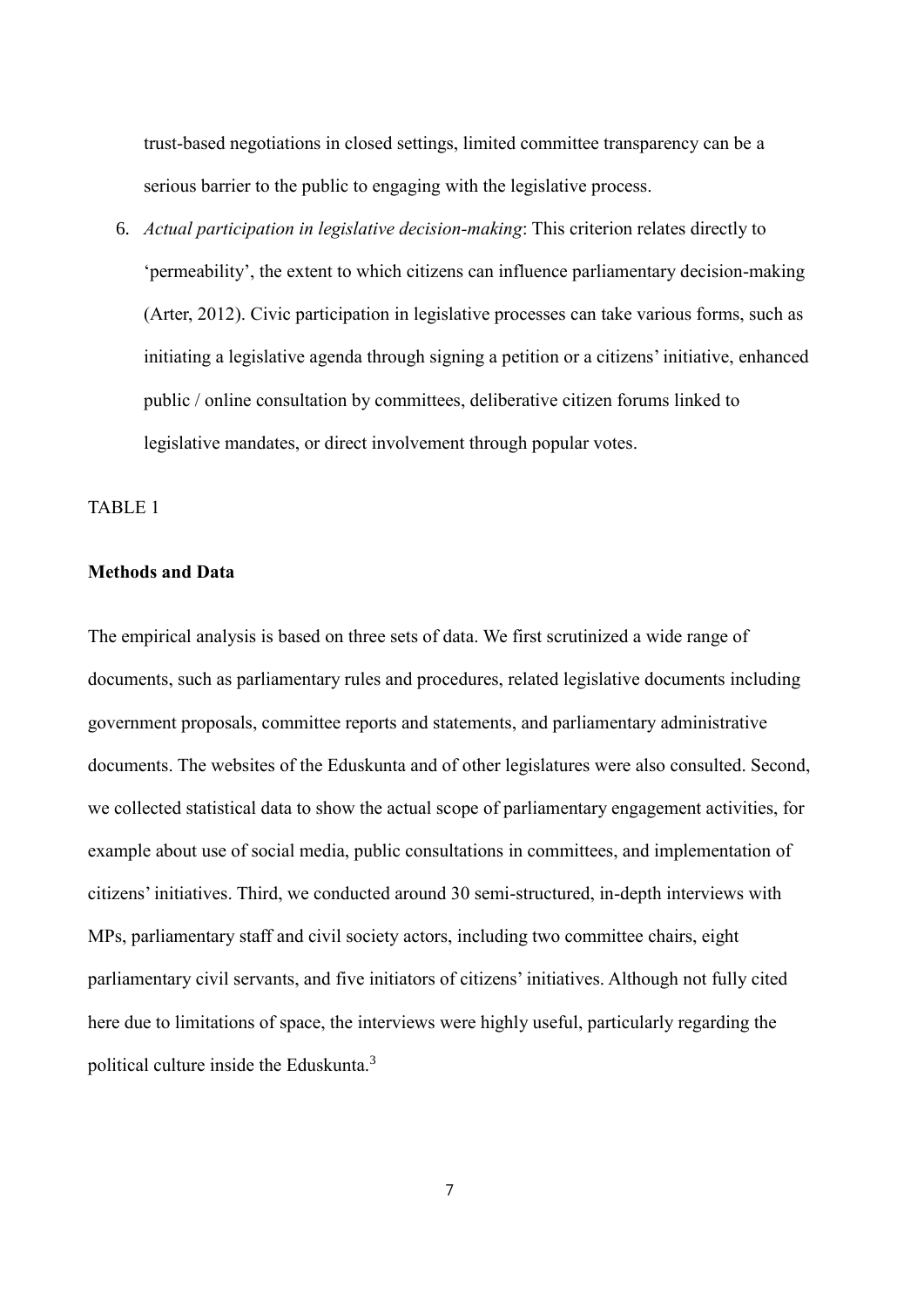### **Applying the framework: empirical analysis of the Eduskunta**

#### *Parliament as public space*

The main building of Eduskunta in central Helsinki was inaugurated in 1931, when a new space was needed for a unicameral parliament with 200 MPs that had been operating since 1907. After an expansion of parliamentary buildings in 1978, the Little Parliament was built in 2004, which also accommodated the Ombudsman Office and the Citizens' Information Centre. Eduskunta operates moderate-level security measures; people can visit the parliamentary building to watch the plenary debates in the gallery, passing a security check system. People are allowed to demonstrate in front of the main building of the Eduskunta or in a square across the road.

The Citizens' Information Centre, opened in 2004, stages around 250 public seminars or conferences per year in which MPs meet citizens. The centre also operates a guided tour programme in which more than 40,000 people participate per year (interview with Tiimonen). Eduskunta holds an annual open day in September and has hosted the Youth Parliament (www.nuorteneduskunta.fi/) since 1998. In addition, the commercial TV station MTV3 and the city of Pori have been organizing the event '*SuomiAreena'* since 2006 in cooperation with the Eduskunta. It is a public debate forum benchmarked from the Swedish *Almedalen Week* (*Almedalsveckan*), with active participation from MPs and ministers. In 2016, around 63,000 people took part in over 150 events (http://suomiareena.fi/info/tata-on-suomiareena).

Regarding physical accessibility of people with special needs, the classical architecture of Eduskunta building is problematic. In 1983, when Kalle Könkkölä, one of the first Green MPs in Finland, entered the Eduskunta in his wheelchair, there was no lift or ramp for wheelchair users. Since then, the situation has gradually improved (interview with Könkkölä). A working group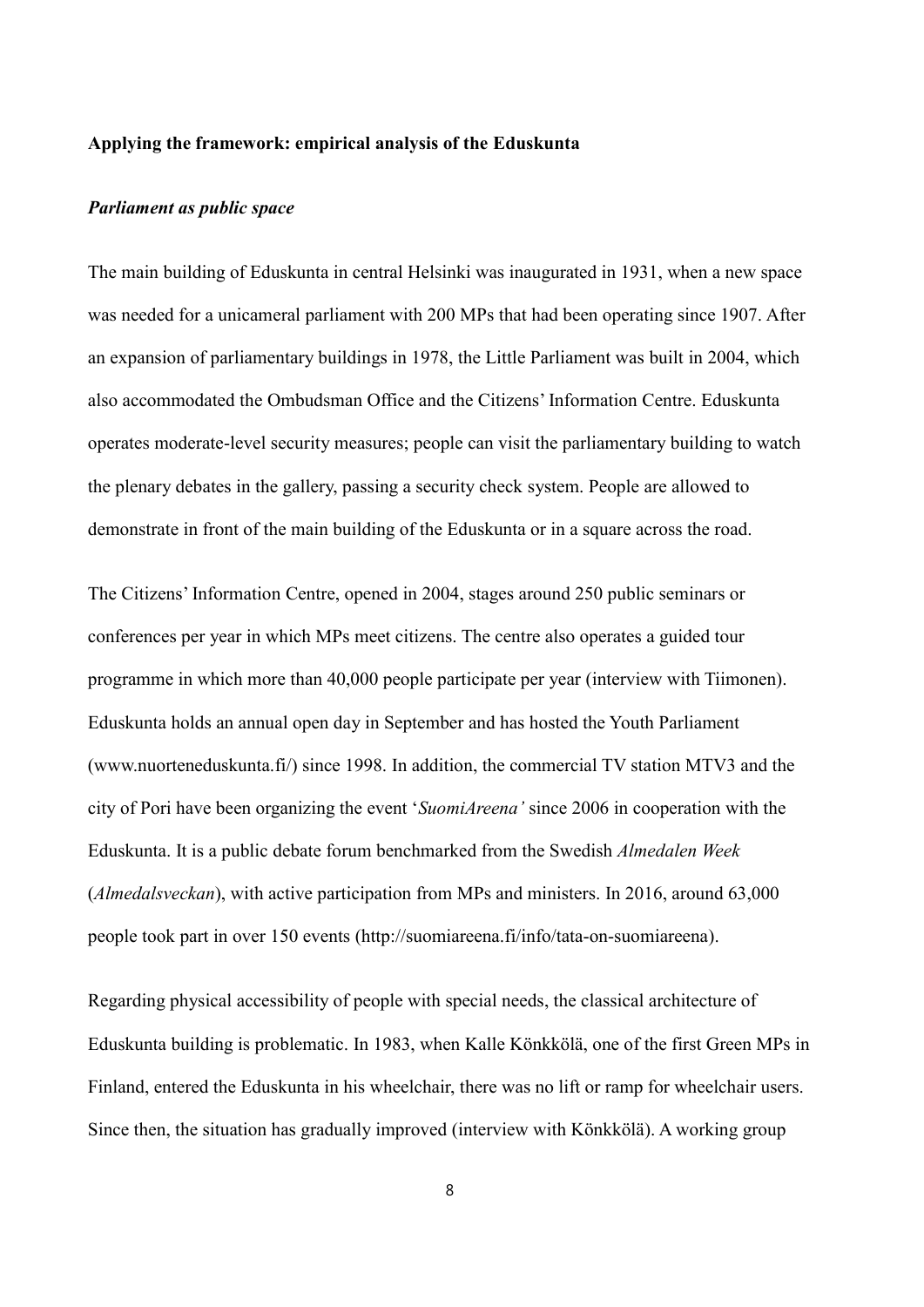for the accessibility of Eduskunta published its final report in 2006.<sup>4</sup> Wheelchair users can now join the tour of parliamentary buildings or sit in the public gallery. The Eduskunta buildings were recently renovated as a whole and unveiled on September 2017 to celebrate the centennial of independent Finland. However, there was no fundamental change in terms of public participation and accessibility since the main goal of renovation was to preserve the historical heritage of parliamentary properties while improving technical functioning. The Swedish Riksdag opened a modernized chamber after a renovation in 2004-2006 which also facilitated better accessibility for the disabled (http://rundvandring.riksdagen.se/en/, accessed 28 February 2014).

### *Sharing of information*

The Citizens' Information Centre also plays a central role in disseminating information to the public. A basic information brochure about Eduskunta is provided in two national languages and 10 foreign languages, while online basic information is available in Finnish, Swedish and English. Multi– lingual translation of parliamentary information is an indicator of an accessible parliament (IPU, 2009), and the Swedish Riksdag website (www.riksdagen.se) offers similar information in 22 foreign languages. It also produces more diverse materials, in terms of both form and content.

The Eduskunta library has been open to the public since 1913 and parliamentary documents have been available online since 1995. The library has adopted the principles of openness and good interaction with citizens as strategic values. It offers an information service on parliamentary, legal and political issues including information packages on legislative projects. It recently released data on expert consultation in the committees (1997-2014), which provides important information on whom the committees have heard when scrutinizing governmental initiatives. 5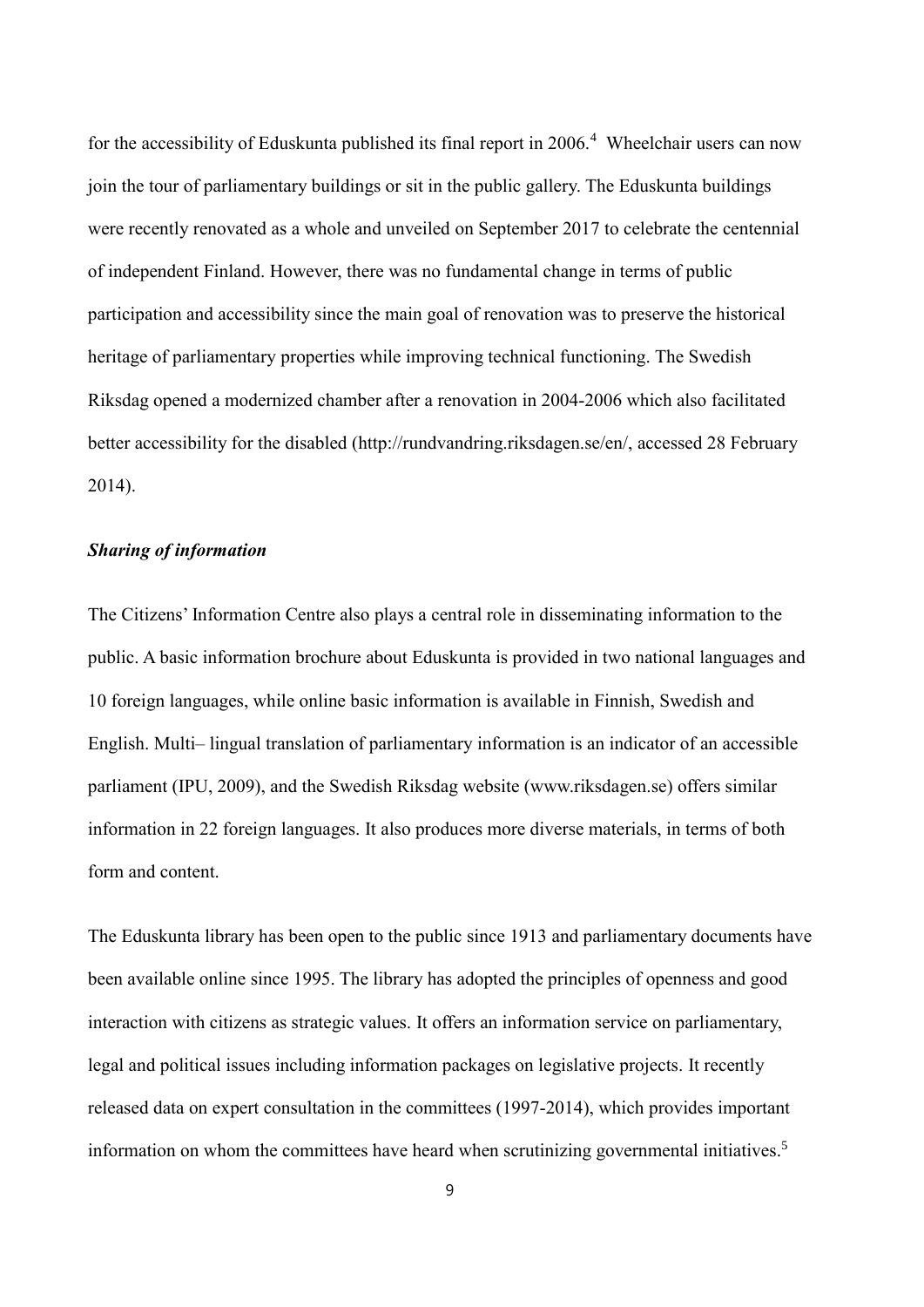However, the library does not operate any more regional info-kiosks through public libraries (interview with Korkeila).

A new emerging dimension of enhancing transparency and accessibility is the Open Parliament movement. Joining the Open Government Partnership Initiative in 2013, the Finnish government has implemented national action plans (2013-2015, 2015-2017) and Finland was ranked fifth in the 2015 Global Open Data Index (http://index.okfn.org/place/finland/). A Declaration on Parliamentary Openness has been endorsed by a global network of parliamentary monitoring organizations and many parliamentary bodies (Granickas, 2013). Several legislatures, including those of Sweden, Denmark, Norway, France, Italy, the UK, and the European Parliament, have established their own open data portals. The Swedish Riksdag's open data has included approximately 300,000 documents and materials since 1971. (http://data.riksdagen.se/) The Eduskunta remains left behind such international movements. It is yet to establish its own open data policy with an online platform for sharing open datasets. It is currently considering what kinds of parliamentary data should be provided as open datasets, while operating an open data project (2015-2016).<sup>6</sup>

### *Contact with MPs*

An open and intimate relationship between politicians and citizens is regarded as a common feature of Nordic democracies. MPs who were interviewed commonly said that they communicate with ordinary citizens in everyday situations. 'Open. We parliamentarians are contacted much through phone and email. MPs move alongside citizens in squares, markets, and wherever always in daily lives' (Vahasalo, NCP, Chair of Education and Culture Committee). 'Phone, email, text-message and Facebook. Now I learn Twitter, but Facebook … I receive around 50-70 emails, sometimes even 100 in a day' (Rehula, Centre Party, Chair of Social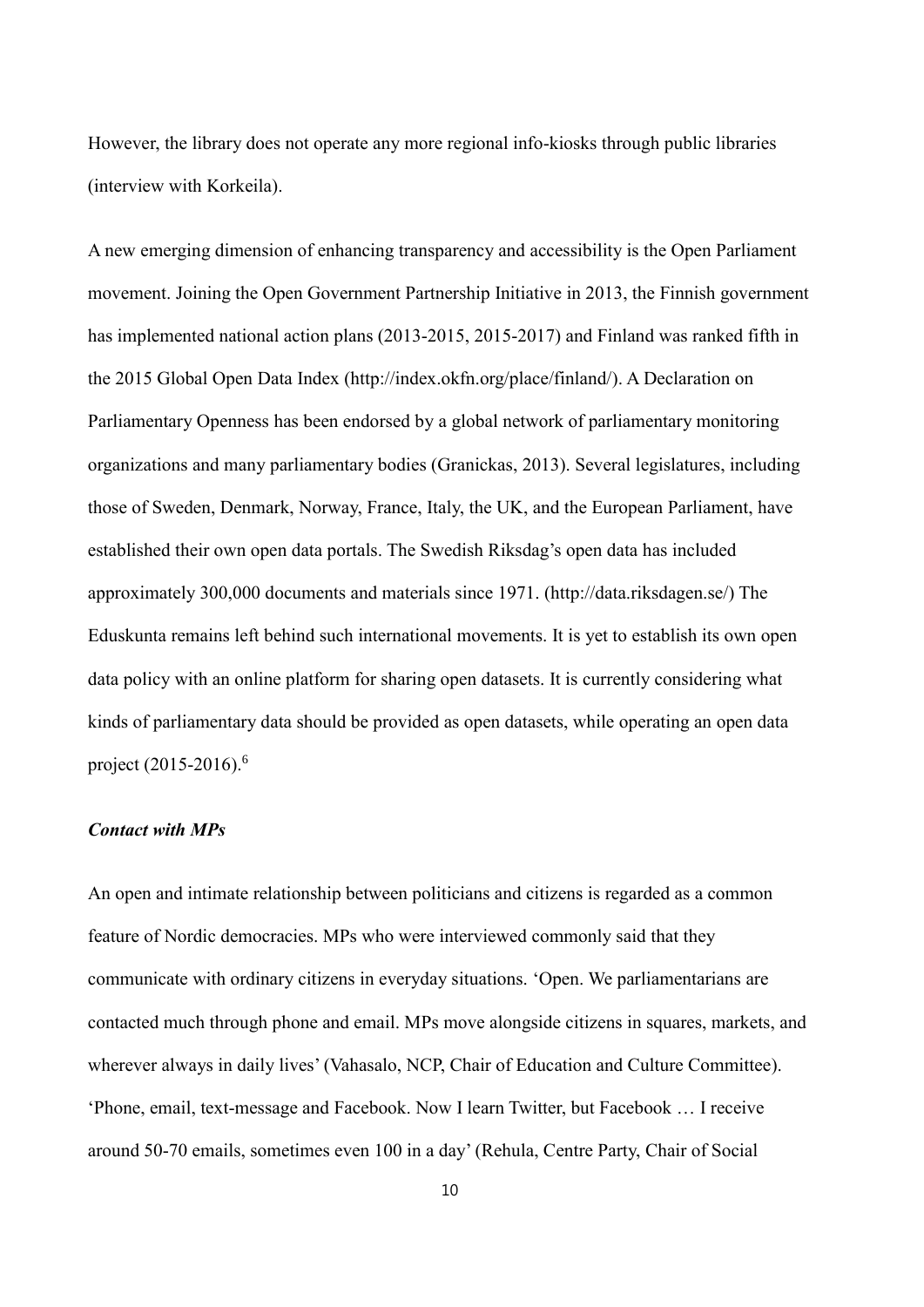Affairs and Health Committee). MPs frequently invite some targeted groups from their constituencies to the Eduskunta guided tours, but also sometimes to give evidence in committee hearings.

MPs are nowadays highly active in utilizing new social media such as Facebook and Twitter, which make their activities more visible while forcing quicker responses to citizens' demands (interviews Kiuru; Niikko; Rehula; Tiimonen; Toivola; Vahasalo).

According to a recent media survey, around 75 per cent of Finnish MPs use Facebook and Twitter and around 25 per cent of MPs use Instagram while 10 per cent do not use any social media at all. MPs of the Green League, Left Alliance, Christian Democrats, and Swedish People's Party are active users of Facebook and Twitter, while the populist Finns Party MPs are least active. All 15 Green MPs use Facebook and Twitter, while 10 of 38 Finns Party MPs do not use any social media. First-term and younger MPs are likely to be more active in social media. However, political communication through social media diminishes after elections to a considerable extent. Our interviews also identified a gap between different parties and age groups. A young Green MP (Tynkkynen) emphasized that 'most comes nowadays from online communication through email, Facebook and Twitter', while a senior NCP representative (Vahasalo) evaluated that '(offline) meeting with citizens is more important than online communication' (interviews with Tynkkynen; Vahasalo). In addition, most Finnish parliamentarians (176 of 200 MPs) have their own blogs.<sup>7</sup>

Previous studies indicate that Finnish MPs do not usually hold 'constituency surgery' types of regular meetings with constituents even though the 'open list' electoral system should provide strong incentives for developing active constituency links (Arter 2011, 2012). However, this aspect of parliamentary work remains largely under-researched in the Finnish context (and is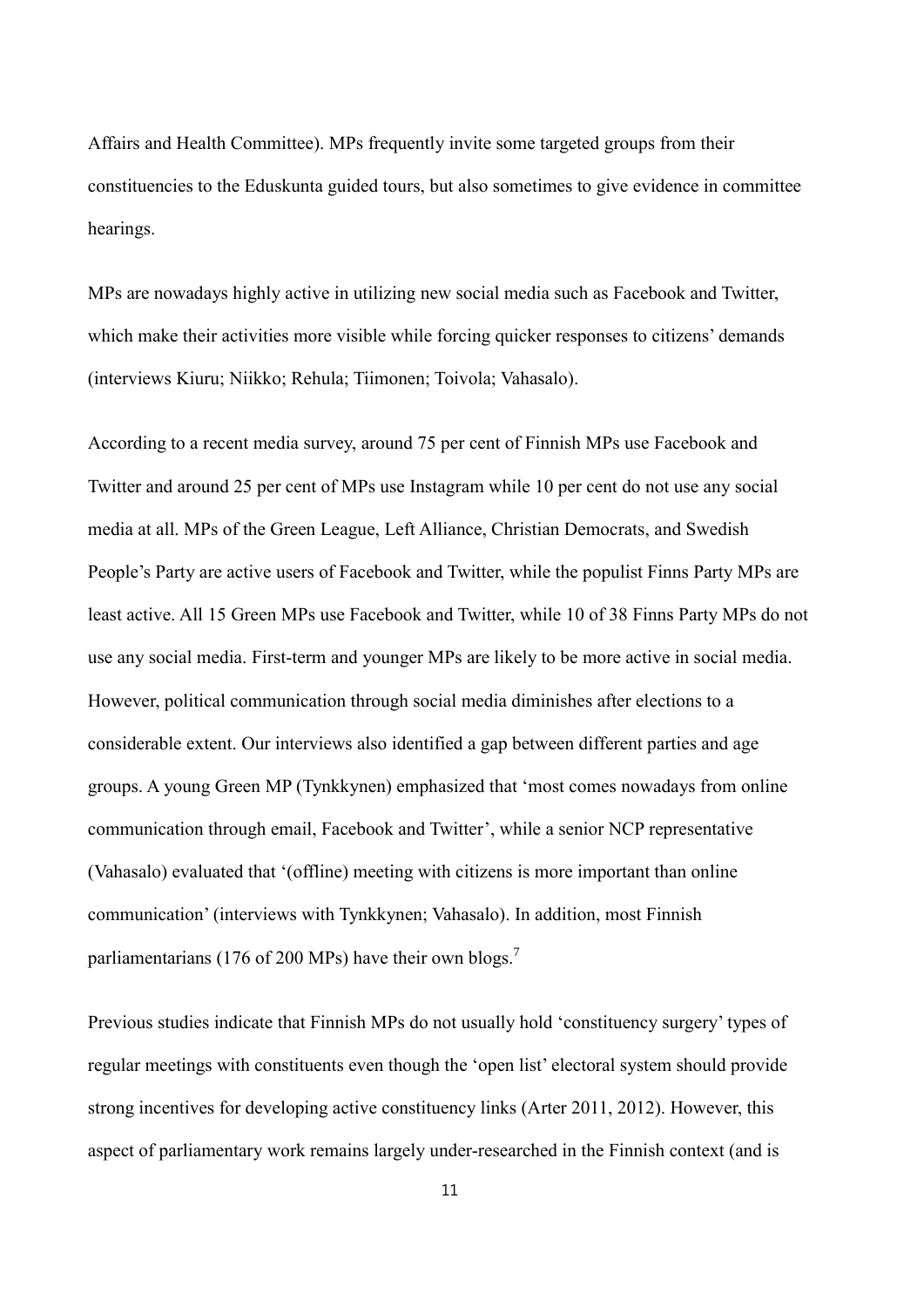beyond the scope of the analysis here) and hence we must refrain from making definitive conclusions regarding the level of contact between MPs and constituents in Finland. We included this dimension despite data limitations as it forms a key part of the analytical framework and the interaction between parliaments and citizens cannot be fully understood without incorporating MPs or their party groups into the equation.

### *Media and digital engagement*

Eduskunta guarantees that journalists can work as freely as possible. There are around 250 reporters and 80 photographers registered to work at the Eduskunta, and they can easily interview MPs and ministers in the halls, lobbies and café of the parliament buildings (interview with Tiimonen). Besides everyday news reports and interview or debating programmes, key parts of the plenary such as question time on Thursday afternoons and interpellations (that are always followed by a vote of confidence) as well as topical debates, prime minister's announcements and the opening of parliament are broadcast live on the Finnish public broadcasting channel (YLE TV 1). However, there are no parliamentary TV or radio channels, nor a parliamentary magazine or journal.

The Eduskunta website was recently completely redesigned and relaunched, in April 2015. Adopting a more visual design, it aimed at addressing criticism of not being user-friendly (e.g., search functions difficult to operate, difficult language) (interviews with Korkeila; Tiimonen). Although the new website meets the basic Guidelines for Parliamentary Website by IPU (2009), it still leaves room for improvement. It is not easy to find legislative documents or statistical data of legislative activities, including public engagement work. The webpages of individual MPs are even less informative and do not enable citizens to interact directly with MPs online. Although interactive communication between legislatures and citizens is the least developed function in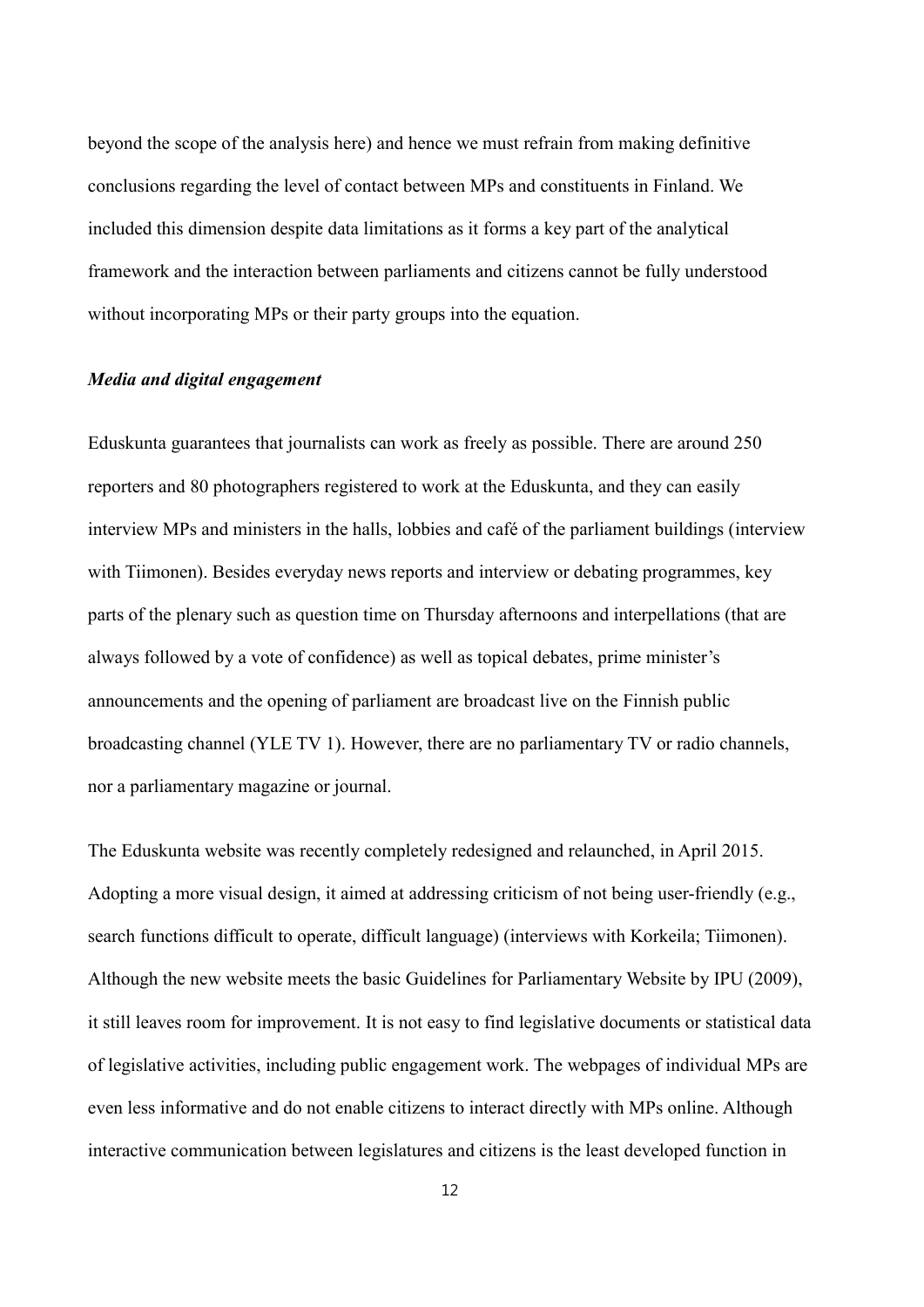most parliamentary websites (Papaloi & Gouscos, 2011), there are some positive examples. The Scottish parliament allows the public to send emails or leave online feedback to MPs directly through the parliamentary website (www.parliament.scot). The Brazilian parliament has implemented the e-Democracy platform with various functions for interactive dialogue between parliament and the public (Teixeira de Barros, Bernardes, & Rehbein, 2016).

Social media has already affected enormously patterns of political communication. However, usually parliaments are latecomers in utilizing new communication tools, and unconventional (personal, direct, quick and informal) styles of communication driven by social media impose various challenges on the legislature as a collective institution. In most countries parliamentary use of social media remains largely marginal, with simple provisions of information without engaging with public users. Leston-Bandeira and Bender (2013) investigated parliamentary use of social media in seven European parliaments and found that 70.5 per cent of parliamentary social media postings belonged to simple dissemination of parliamentary business and that public engagement-related postings formed just a small part. The Scottish parliament, which adopted a strategy for open, accessible and participative parliament was the most active in engaging in dialogue with citizens through SNS tools: 52.3 per cent of its postings were for public engagement.

This observation – limited parliamentary use of social media – is also applicable to the Eduskunta. It operates Facebook and Twitter accounts. The latter has 28,428 'followers' while the former enjoys 4,672 'likes' (as of 8 November 2016). However, it is hard to say whether the Eduskunta as a collective body interacts with citizens actively through such SNS tools when considering the content of the communications; they usually remain intermittent, short and formal announcements of parliamentary schedules, news and events, without real discussion and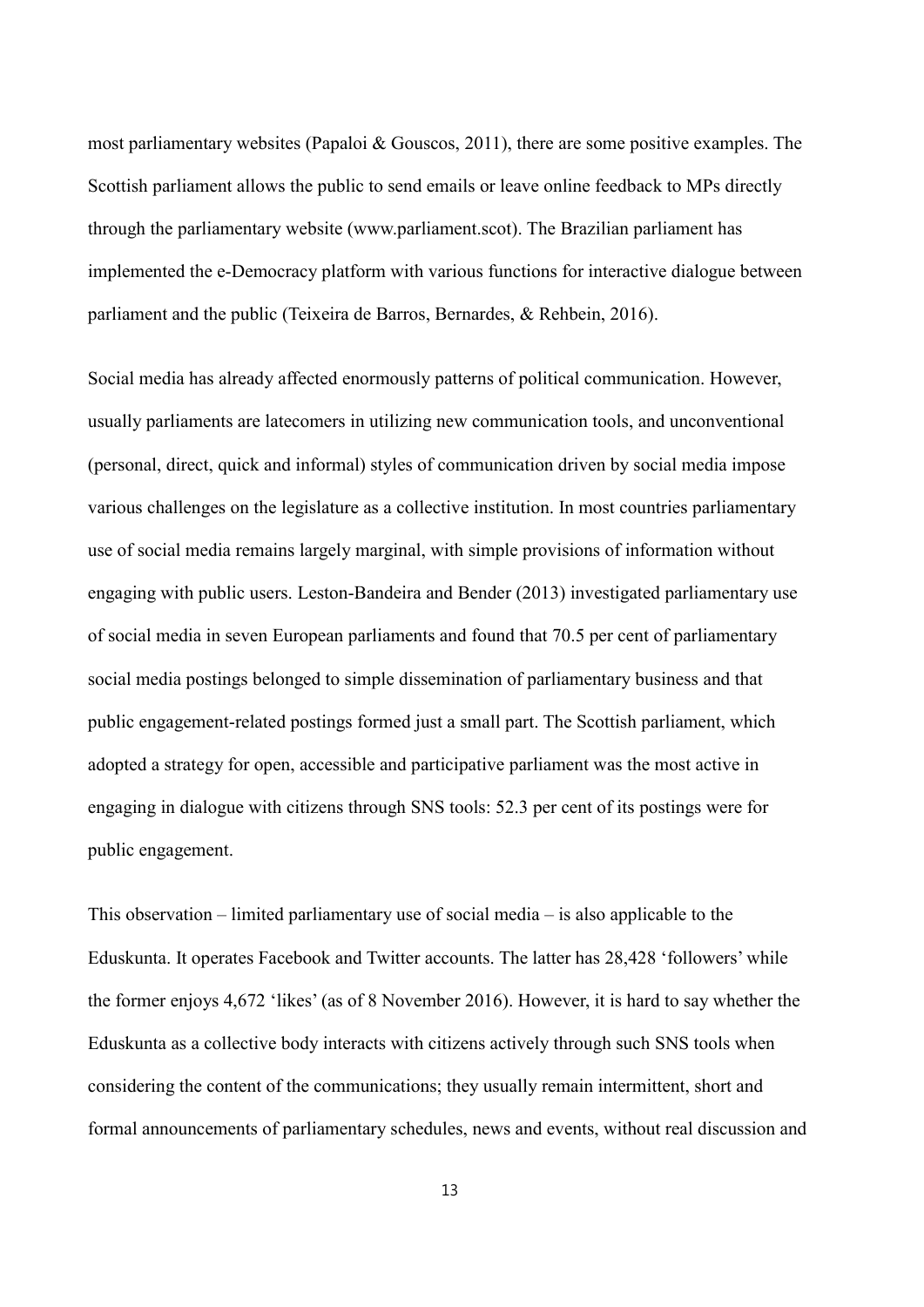feedback. To compare, the Swedish Riksdag and Norwegian Storting do not operate Facebook accounts, while the Danish Folketing has a much larger number of 50, 010 'friends'. Regarding use of Twitter, Folketing has 20,100 followers and Riksdag 16,000, while Storting has championed the use of Twitter with 51, 522 followers.<sup>8</sup> Eduskunta is hence located in the middle range of social media usage among Nordic parliaments. Eduskunta has also operated a YouTube channel (www.youtube.com/user/SuomenEduskunta) since 2012, but only several dozens of educational or introductory video clips have been uploaded. It has just 120 subscribers with 85,180 views (as of 8 November 2016). In addition, more experimental ways of using ICT, such as developing interactive online games or applications, have not been found yet.

A more interesting example of digital engagement was the 'crowdsourcing' law-making project in 2013 in which the Committee for the Future cooperated with the Ministry of the Environment. Drafting a new bill on off-road traffic regulations, the Ministry invited citizens to an online platform (www.suomijoukkoistaa.fi) to suggest, comment and vote on ideas for better legislation. Over six months (January–June 2013), around 510 ideas, 4 000 comments and 25,000 votes were generated. The project contributed to expanding citizen participation in the legislative process and the participants' experience was surveyed as generally positive, including the quality of online deliberation. However, the number of participants (700 registered users) was still small, and there were also problems regarding transparency and accountability in the communication process among participants, decision-makers and the wider public (Aitamurto & Landemore, 2015). The Committee for the Future in its report recommended that the government expands crowdsourcing processes (Aitamurto et al., 2014). However, the project has lost impetus since the minister responsible, Ville Niinistö, and his Green party resigned from the cabinet in September 2014. After the election held in 2015, the Greens remained in opposition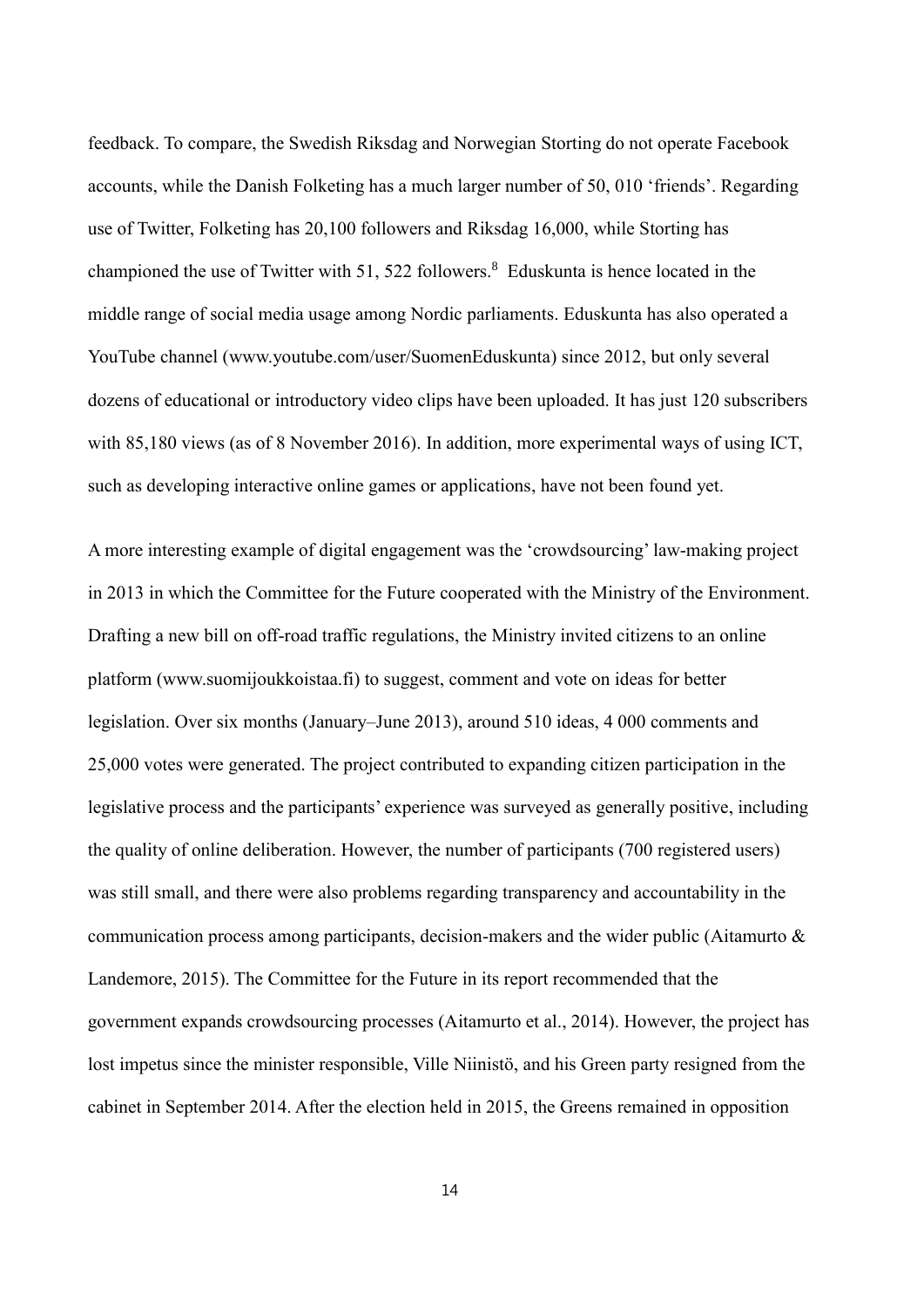and it is not expected that current centre-right coalition government will utilize crowdsourcing methods. 9

### *Transparency of process*

The most distinctive feature of Eduskunta on this front is that while the plenaries are open to the public, committees meet behind closed doors. People can watch plenary debates in the public gallery. The events on the floor are broadcast on the Eduskunta website and the core proceedings are broadcast live on YLE. All plenary documents can be accessed, including verbatim transcripts. The plenary has become more important since the 2000 constitutional reform that weakened presidential powers and turned Finland into an essentially parliamentary regime. A good illustration of this transformation is the presence of prime ministers in the plenary. Whereas in the early 1980s the annual number of plenary speeches made by the prime minister could be as low as one or two, this number has increased rapidly since the early 1990s. The prime minister and other ministers now appear almost on a weekly basis in the Eduskunta to defend government actions. Also, question time has been reformed in the direction of more spontaneous and lively dialogue between the cabinet and MPs (Raunio & Wiberg 2008).

Meanwhile, committee meetings are mainly not open to the public. This is regarded as a common feature of Nordic parliaments, which emphasise the advantages of trust-based negotiation in closed settings in which an exchange of opinions can happen easily among committee members. Normally only a condensed version of committee minutes, containing agenda items and related documents, participants and final decisions, is publicized after a meeting. Only exceptionally when the committee decides to hold public hearings can proceedings be followed by the public. Committees have increased the number of public hearings, but their number is still very small with notable variation between committees. Except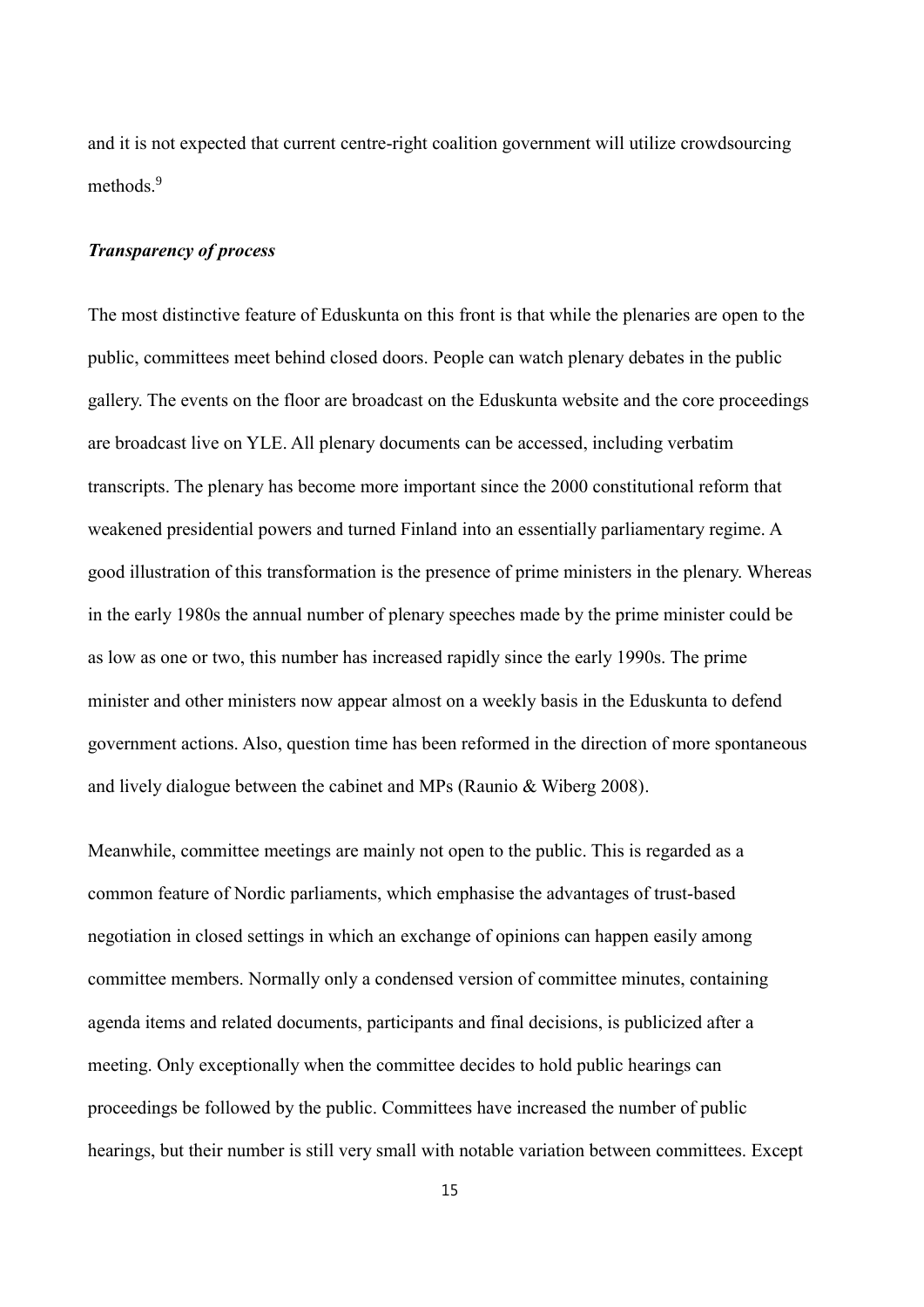for the Committee for the Future, most other committees seem reluctant to embrace more transparent legislative processes (Table 2).

## TABLE 2

## *Actual participation in legislative decision-making*

#### *Referendum and deliberative participation*

According to the constitution, national-level referendums are only consultative. There have been only two such referendums: the first in 1931 on the prohibition of alcohol and the second in 1994 on European Union membership; nor have there been any deliberative citizen forums connected to Eduskunta decision-making. This stands in striking contrast to Denmark, which is characterized by frequent referendums and a strong commitment to deliberative democracy. For example, the Board of Danish Technology provided a good model of consensus conferences institutionalized in connection with parliamentary decision-making. In addition, there is no parliamentary (online) petition system in the Eduskunta. Instead, it operates the Parliamentary Ombudsman with Human Rights Centre, through which citizens can file complaints.

#### *Engagement with committee process*

Committees allow civil society stakeholders, including interest groups and academic experts, to submit their statements on the bills, and selected experts are invited to make their voices heard in committee hearings. The scope and methods of committees' consultation activities can vary, ranging from standard (expert) consultation, co-consultation with the public, to a more extensive outreach process. Analysing the parliamentary data of committee consultation during 1997-2014; we found that 10,030 experts were heard by the committees in 2014; 60.5 per cent were from the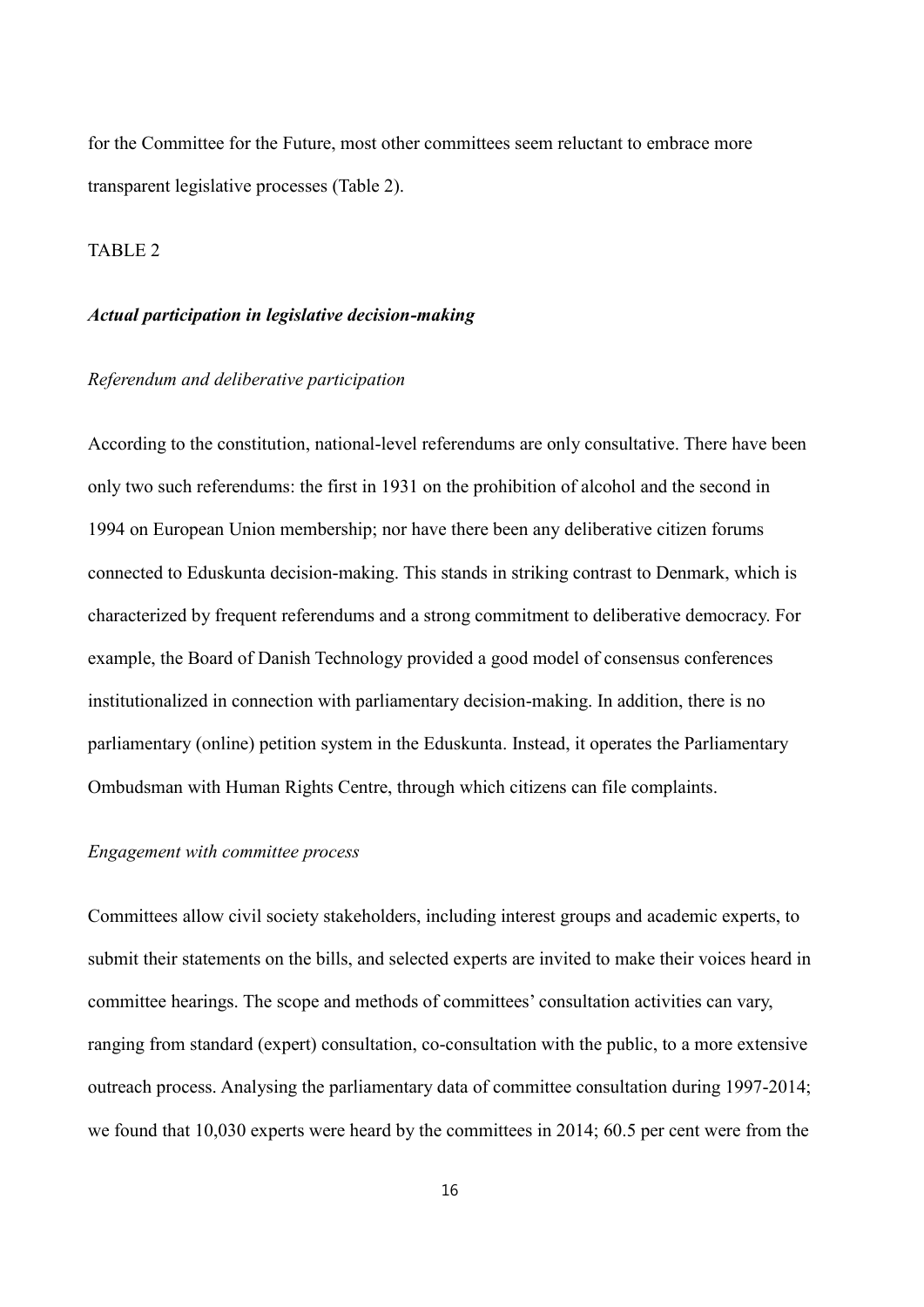public sector agents and 2.7 per cent represented the private sector, while 27.4 per cent came from the third sector and 9.1 per cent were academic experts. The general scope of hearings can be considered to be quite wide, but they are staged in closed committee rooms with tight time schedules and restricted modes of communication (interviews with Mäkipää; Rehula) Moreover, the committees appear to have their own 'usual suspects' invited more frequently to consultations. The Constitutional Law Committee relies on several legal professors, while the Social Affairs and Health Committee frequently hears central labour market organizations. According to *Helsingin Sanomat*, representatives from business and industry sectors were heard twice as often as trade union representatives between 1998 and 2013. That data also suggests that organized interest groups are overall much more represented in parliamentary work than under-organized minorities or value-oriented non-governmental organisations (NGOs) (Peltomäki, 2013). Holli and Saari (2009) also showed that women (33.9 per cent) were heard less than men (66.1 per cent) by committees. Media and civil society activists have been arguing for introducing a transparent lobbyist registration system, but the Eduskunta is still reluctant to reveal the information about: "Who visits the Eduskunta to meet with which MPs on a daily basis?" (interviews with Pekkanen; Tynkkynen)

Besides the committee hearings, there are no additional processes allowing citizens to express their opinions or give comments on bills under committee deliberation. The British parliament, Chilean Senate and Brazilian Chamber of Deputies allow the public to submit their views about bills under consideration through an e-Consultation scheme, online forum or e-Democracy platform (Faria & Rehbein, 2016; Hansard Society, 2011, pp.40-42). In addition, the Eduskunta committees have not commonly practised outbound trips for field investigation and public consultation (Seo, 2017). The committees of the Scottish parliament exercise various public engagement practices, such as 'fact-finding visit, outreach meeting, round-table or seminar, civic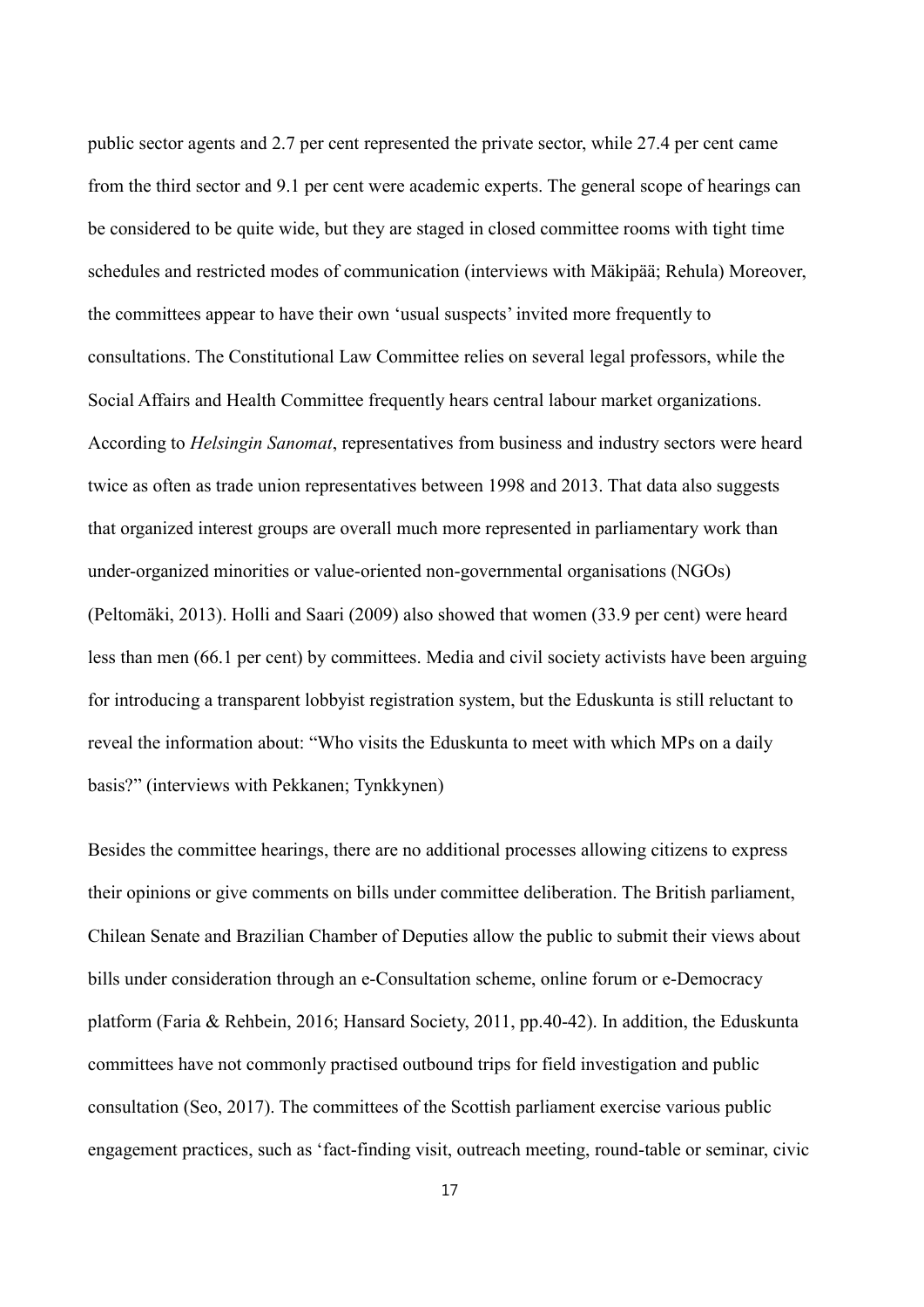participation event, commissioned research, informal meeting, ICT initiative, etc' (McLaverty & MacLeod, 2012, p. 461). Overall, the Eduskunta committees' engagement with civil society is practiced mainly through neo-corporatist channels of 'functional representation'; individual citizens beyond established organizations and professional experts can hardly influence the normal legislative process in Finland (For more detailed analysis, see Seo 2017).

### *Citizens' Initiatives*

Given the rather elitist mode of legislative process with limited visibility and accessibility, a potentially significant reform took place in 2012 when the national-level citizens' initiative entered into force. The Citizens' Initiative Act permits Finnish citizens to submit their legislative agenda to the Eduskunta by collecting more than 50,000 signatures in six months. The reform was a 'top-down' project of the Finnish government and was influenced by the introduction of a similar procedure at the European level. Between March 2012 and September 2015, 12 initiatives passed the hurdle of 50,000 signatures; six initiatives were fully deliberated by the Eduskunta and one of them, on gender-neutral marriages, was finally approved by the Eduskunta (Table 3).

### TABLE 3

The citizens' initiative is an agenda-type initiative without a link to a referendum.<sup>10</sup> The Finnish government operates an online platform (www.kansalaisaloite.fi) for organizing such initiatives. Citizens can easily launch initiatives and collect signatures through the online system. The citizen's initiative has brought up various 'hidden' issues, from animal rights, the Copy Right Act, energy certification system, crime and justice, Swedish language policy, to equal sexuality – issues that are typically difficult for political parties as they tend to divide parties internally or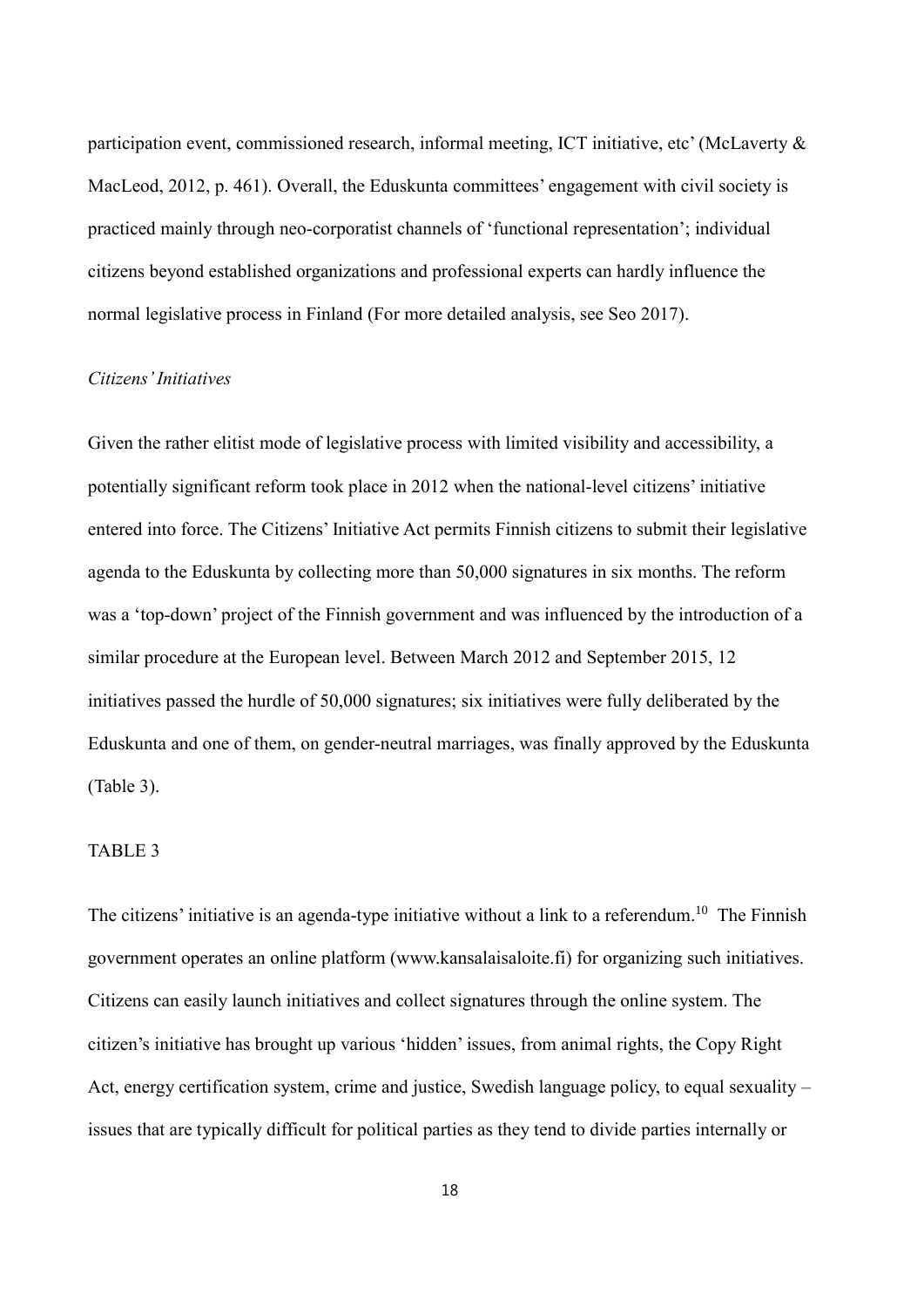produce disagreements between ruling coalition parties. The initiators have diverse backgrounds from traditional interest groups, value-based NGOs, volunteer activists, local politicians, to ordinary people with specific grievances. Their campaign methods also vary depending on the issues. Internet and social media, particularly Facebook, have played a big role, while face-toface campaigns are also important. The citizens' initiative has increased parliamentary transparency and accessibility to some extent since the committees have staged open hearings when deliberating the initiatives. Expanding political debates and citizen engagement with national politics, it appears that the citizens' initiative has become consolidated as an alternative channel for legislative agenda-setting besides government bills and MPs' initiatives. However, the citizen initiators clearly think that the Eduskunta needs to establish more interactive dialogue with citizens (interviews with Kiuru; Pekkanen; Toivola; Vahasalo; for more detailed information, see Seo,2017).

### **Concluding discussion**

Societal changes and new demands for open governance are putting pressure on political institutions to 'open up' their procedures and to engage more actively with citizens. Parliaments are also facing challenges in combining traditional representative democracy with new forms of citizen participation, and we believe that scholars should pay more attention to how legislatures 'reach out' to citizens.

The primary goal of this article was to contribute to the literature through developing a comprehensive framework for analysing the relationship between legislatures and citizens. The application of the framework to the Finnish Eduskunta has produced mixed findings. We have identified a number of recent reforms that have contributed to transparency and accessibility, ranging from architectural renovations, an information center, better links with the media,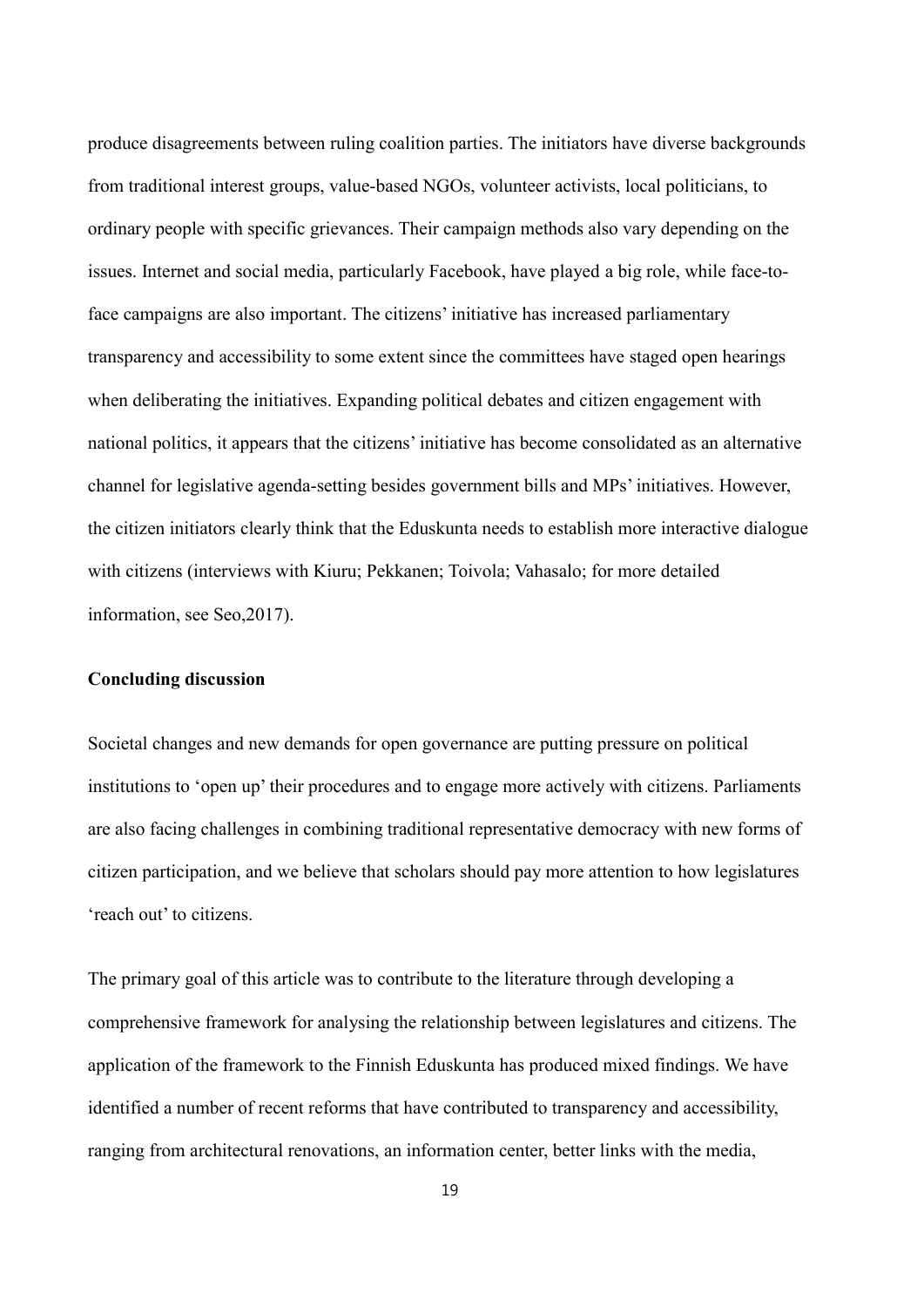webcasts and TV coverage of plenaries, to occasional public committee meetings. On the other hand, the Eduskunta has not yet established its own Open Parliament policy including a separate open data platform. Its use of social media remains thin, and a more active digital engagement should be implemented with a 'thick' concept of transparency (Leston-Bandeira & Bender, 2013). A positive example was the 'crowdsourcing' law-making project of the Committee for the Future, but that has not been taken up by other committees. The Committee for the Future also remains a low-ranking committee with limited legislative powers and resources.

The most critical aspect is the closed nature of committee work. The Eduskunta along with other Nordic legislatures can be classified as a 'working' parliament as opposed to 'debating' parliaments like the House of Commons. Working parliaments are characterized by standing orders that emphasize committee work over plenary debates, with a legislative culture where MPs focus on scrutiny of documents in committees instead of grand speeches on the floor. In addition, debating legislatures are, on average, less consensual, with the opposition using the plenary to criticize the government (Arter, 1999, pp. 211-217; Bergman & Strøm, 2011). In line with the 'working parliament' thesis, committees are the backbone of the Eduskunta. They meet behind closed doors and are the central arena for constructive argumentation and party-political cooperation, including between government and opposition parties (Pekonen, 2011; Raunio & Wiberg, 2014).

We recognize the advantages of closed meetings: they allow confidential exchange of information, both between parliamentary groups and between the legislature and the executive, which in turn facilitates more informed decision-making (Fasone & Lupo, 2015). Nonetheless, openness can be seen as one of the core principles of modern democracy and reliance on closed negotiations with 'usual suspects' may cause a decline in legitimacy when they dominate access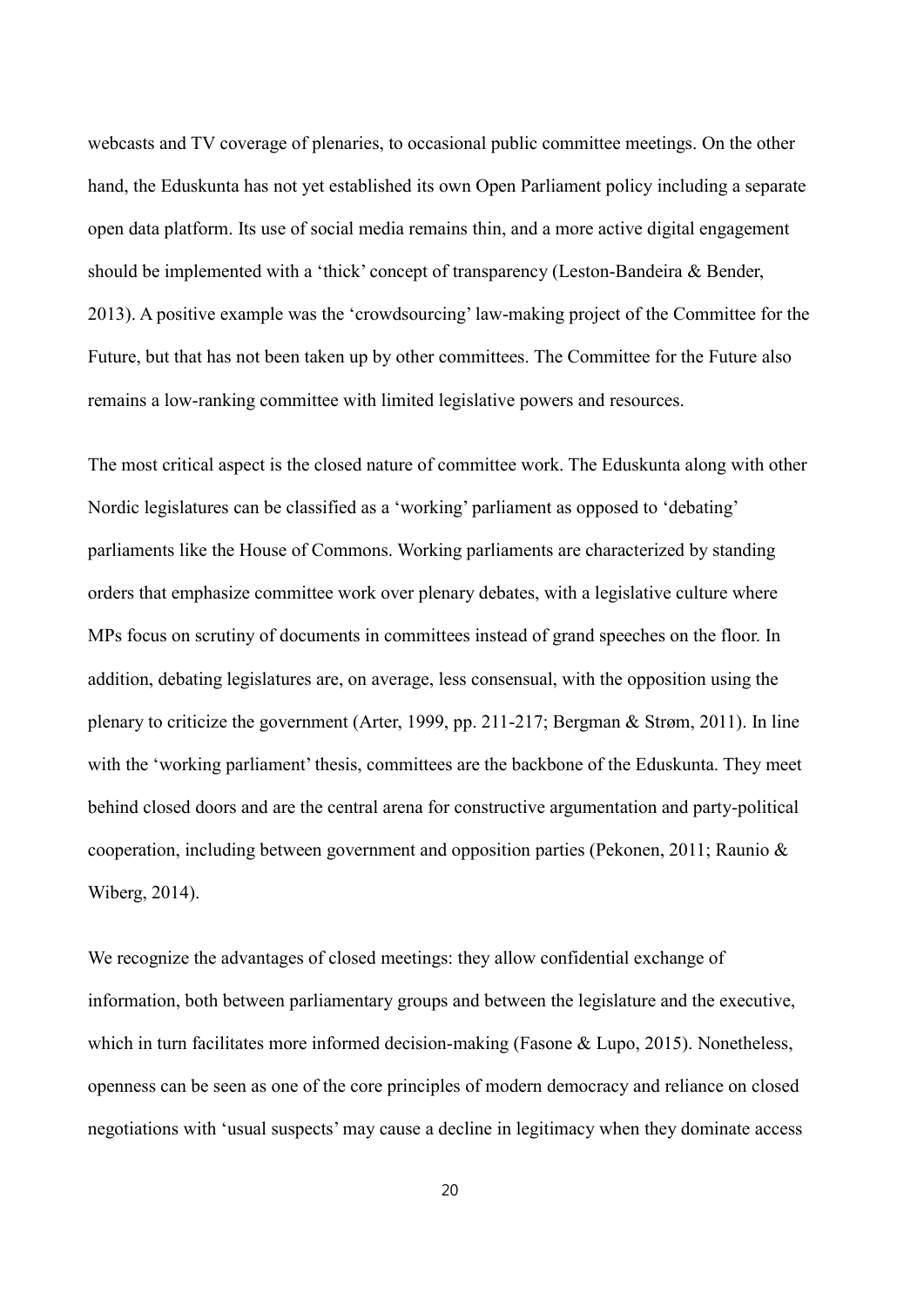to parliament at the expense of ordinary citizens and socially marginalized groups (Norton, 1999, p. 15). Hence committees should expand the scope of hearings by involving more diverse social sectors and enhancing engagement with the public (Seo, 2017). At least, expert hearings could be held open to the public as a rule unless there is special reason for secrecy. Moreover, mechanisms such as online consultation or 'e-Parliament' could be designed for citizens to submit their opinions to the committees.

A recent democracy policy report of the Finnish government, based on hearing the views of ordinary citizens, suggested a series of reforms: (1) tackling decreasing turnouts, (2) facilitating the citizens' initiative, (3) strengthening parliamentary oversight of the executive, (4) cultivating vivid parliamentary debates with an active role for the opposition, (5) increasing accessibility of the Eduskunta by opening up the parliamentary process, using civil panels, publicizing a list of lobbyists, and writing parliamentary documents in easy language, and (6) narrowing the gap between citizens and decision-makers while experimenting with new forms of participation (Ministry of Justice, 2014; Peura-Kapanen, Rask, Saastamoinen, Tuorila, & Harju, 2013). However, specific reforms to change the Eduskunta procedures were not highlighted sufficiently and the parliamentary discussion about the report indicated a lack of interest in the topic (Eduskunta, 2014: PTK 26/2014 vp).

While measuring the political will inside the Eduskunta is difficult, Finnish parliamentary culture does not appear conducive to embracing more participatory channels of influence. The Eduskunta focusses very much on controlling the government and specifically on scrutiny of government bills, not on 'reaching out' to citizens. There is a strong attachment to the traditional mode of representative democracy and a lukewarm attitude towards democratic innovations (Arter, 2012; Seo, 2017). The citizens' initiative might in the long run bring about a more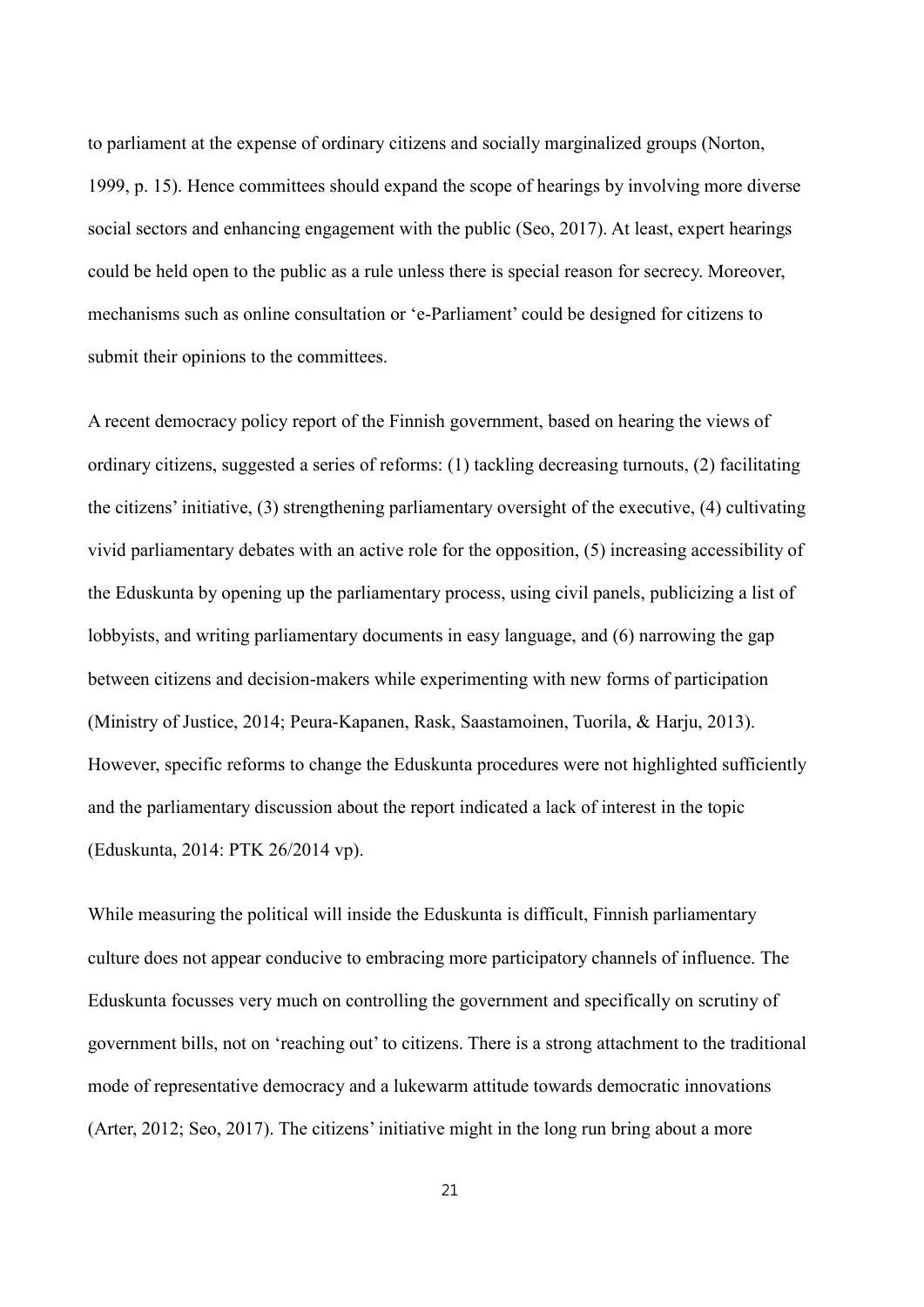participatory legislative culture, especially in light of the success of the same-sex marriage

initiative. However, more deep-seated changes would be required to cultivate a more open and

inclusive relationship with the public.

-

<sup>4</sup> *Demokratia kaikille* (Eduskunnan esteettömyystyöryhmä, 2006), available at

 $7$  Data were gathered from the Eduskunta website

[\(http://web.eduskunta.fi/Resource.phx/eduskunta/organisaatio/kansanedustajat/blogit.htx,](http://web.eduskunta.fi/Resource.phx/eduskunta/organisaatio/kansanedustajat/blogit.htx) accessed 16 September 2014).

<sup>8</sup> Data were collected from the three parliaments' websites (accessed 8 November 2016).

<sup>&</sup>lt;sup>1</sup> Norton (2013, pp. 199-279) provides a useful overview of the multiple aspects of the parliament– citizen relationship.

<sup>&</sup>lt;sup>2</sup> Additional indicators or criteria could include 'civic education and outreach', 'parliament as future forum', and 'strategy and leadership', but these are more relevant in terms of long-term parliamentary practices aimed at *inclusive and sustainable democracy*. For example, the Eduskunta operated, in January 2014, a programme where 150 MPs visited schools in their constituencies. On average, each MP visited three schools and about 110 students participated in a meeting in which students could discuss with MPs the work of parliamentarians. This event contributed to increasing the interest of students, teachers and MPs themselves (interview with Tiimonen). Moreover, the Committee for the Future has pioneered a democratic innovation of representing the future generations' perspectives in a national policy making process, based on scientific research and broader parliamentary consensus (interview with Tiihonen). <sup>3</sup> Only those interviewees are mentioned in the references whose names are mentioned in this article.

http://web.eduskunta.fi/Resource.phx/eduskunta/tervetuloa/esteeton.htx?lng=fi. <sup>5</sup> Data available at:

https://www.eduskunta.fi/FI/tietoaeduskunnasta/kirjasto/aineistot/eduskunta/valtiopaivaasiakirjattietopaketti/Sivut/Valiokuntien-asiantuntijakuulemiset.aspx (accessed 1 October 2015).

<sup>6</sup> Eduskunta recently held a public conference of *Open Data and Open Democracy* in cooperation with the city of Helsinki (4 March 2016). Available at:

<http://www.helsinkikanava.fi/www/kanava/fi/videot/video?id=2887> (accessed 20 October 2016).

<sup>&</sup>lt;sup>9</sup> It is notable that the Finnish government operates an e-Democracy portal (www.demokratia.fi), linking various online platforms for citizen engagement. The scope for civic engagement is broader during the drafting of legislation than during the parliamentary processing of the bills (interview with Wilhelmsson). <sup>10</sup> On different institutional types of citizens' initiative, see Setälä & Schiller (2012).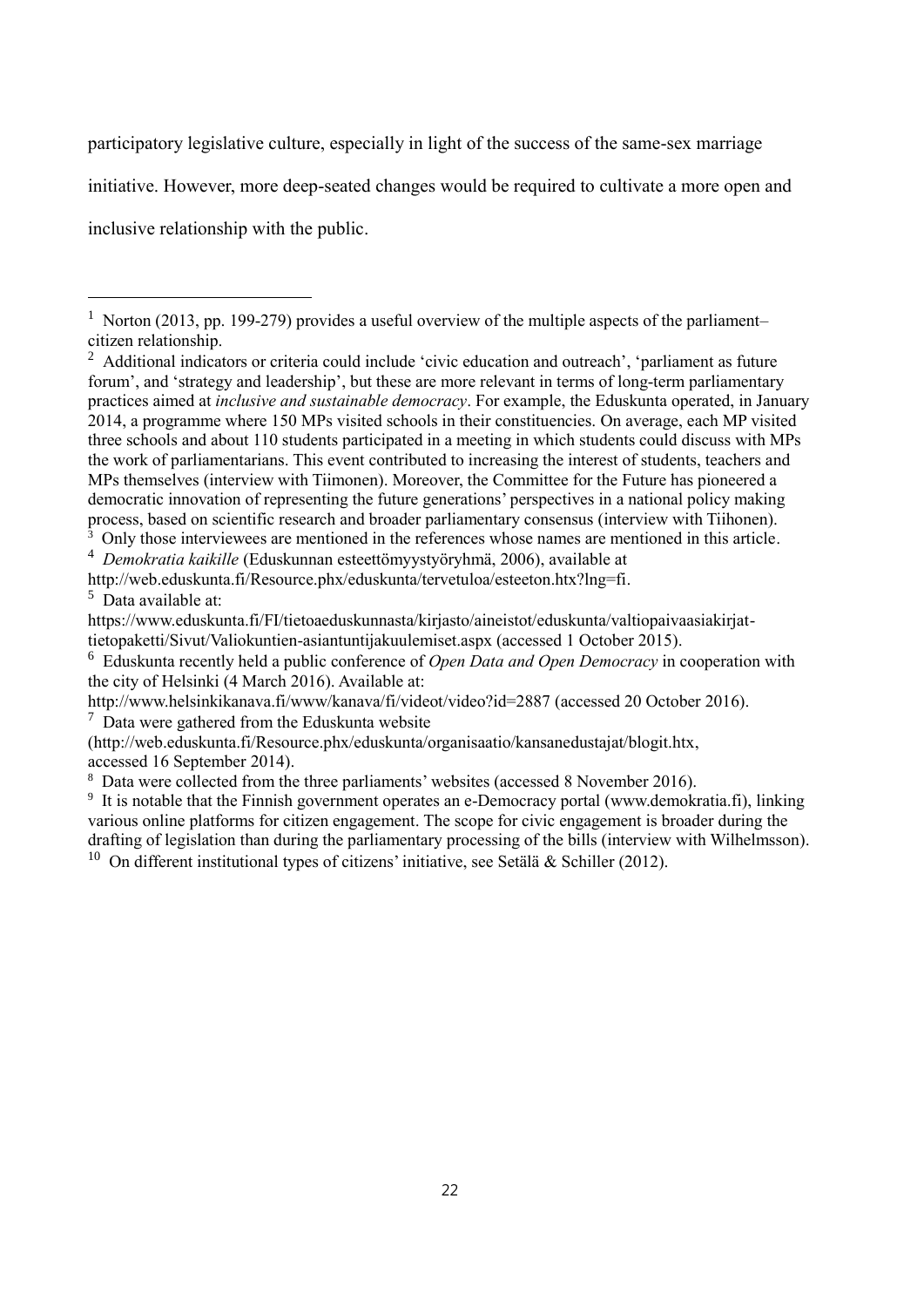#### **Disclosure statement**

No potential conflict of interest was reported by the authors.

### **Notes on contributors**

*Hyeon Su Seo* is a research fellow in the Faculty of Management (Politics) at the University of Tampere. He has received his PhD from the University of Tampere. Hyeon Su's current area of research is parliament-citizens relationship in transition, focusing on tensions or dynamics between standard representative democracy and new forms of citizen participation. Email: hyeon.su.seo@uta.fi

*Tapio Raunio* is professor of political science at the University of Tampere. His research interests include legislatures and political parties, the Europeanization of domestic politics, semipresidentialism and the Finnish political system. Email: tapio.raunio@uta.fi

#### **References**

#### *Interviews*

Kiuru, Pauli. MP (National Coalition), member of Education and Culture Committee (19 May 2015).

Könkkölä, Kalle. Executive Director of Kynnys ry Helsinki, former MP (6 August 2014).

Korkeila, Sirkka-Liisa. Specialist, Parliamentary Library, Eduskunta (7 May 2014).

Mäkipää, Eila. Secretary of Social Affairs and Health Committee, Eduskunta (18 November 2014/ 3 June 2015).

Niikko, Mika. MP (Finns Party), Member of Education and Culture Committee (19 May 2015).

Pekkanen, Joonas. Citizen initiator, Founder of *Avoin Ministeriö* ry (6 May 2014/ 21 May 2015).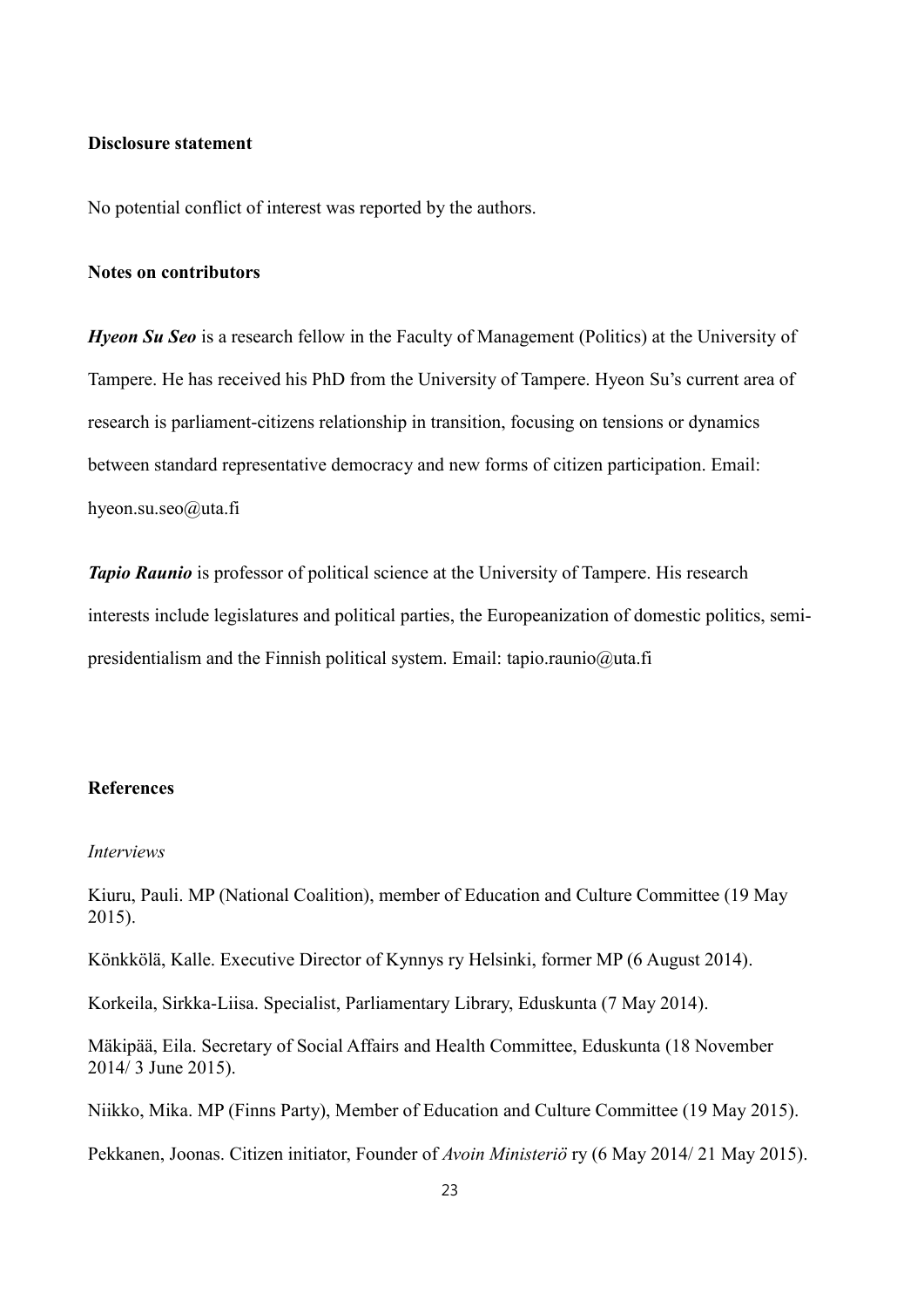Rehula, Juha. MP (Centre Party), Chair of Social Affairs and Health Committee (26 January 2015).

Tiihonen, Paula. Secretary, Committee for the Future, Eduskunta (22 April 2014).

Tiimonen, Marjo. Director of Citizens' Information Center and Communication Affairs, Eduskunta (27 March 2014).

Toivola, Jani. MP (Green League), Member of Legal Affairs Committee (2 September 2015).

Tynkkynen, Oras. MP (Green League), Deputy Chair of Committee for the Future (28 May 2014).

Vahasalo, Raija. MP (National Coalition), Chair of Education and Culture Committee (2011- 2015) (21 May 2015).

Wilhelmsson, Niklas. Senior Planning Officer, Ministry of Justice (22 May 2014).

*Literature*

Aitamurto, T., Landemore, H., Lee, D., & Goel, A. (2014). Crowdsourced off-road traffic law experiment in Finland. Report about idea crowdsourcing and evaluation. *Publications of the Committee for the Future, the Parliament of Finland*, *1*, 2014.

Aitamurto, T., & Landemore, H. E. (2015). Five design principles for crowdsourced policymaking: Assessing the case of crowdsourced off-road traffic law in Finland. *Journal of Social Media for Organizations*, *2*(1), 1-19.

Arter, D. (1999). *Scandinavian politics today*. Manchester: Manchester University Press.

Arter, D. (2011). The Michael Marsh question: How do Finns do constituency service? *Parliamentary Affairs*, 64(1), 129-152.

Arter, D. (2012). The Finnish Eduskunta: Still the Nordic 'Vatican'? *The Journal of Legislative Studies*, 18(3-4), 275-293.

Bergman, T., & Strøm, K. (Eds.) (2011). *The Madisonian Turn: Political Parties and Parliamentary Democracy in Nordic Europe*. Ann Arbor, MI: The University of Michigan Press.

Carman, C. (2010). The process is the reality: Perceptions of procedural fairness and participatory democracy. *Political Studies* 58(4), 731-751.

Coleman, S., & Blumler, J.G. (2009). *The internet and democratic citizenship: Theory, practice and policy*, Cambridge: Cambridge University Press.

Della Sala, V. (2002). Parliament and citizens in Italy: A distant relationship. In Norton, P., ed., *Parliament and citizens in Western Europe*. London: Routledge, 66-88.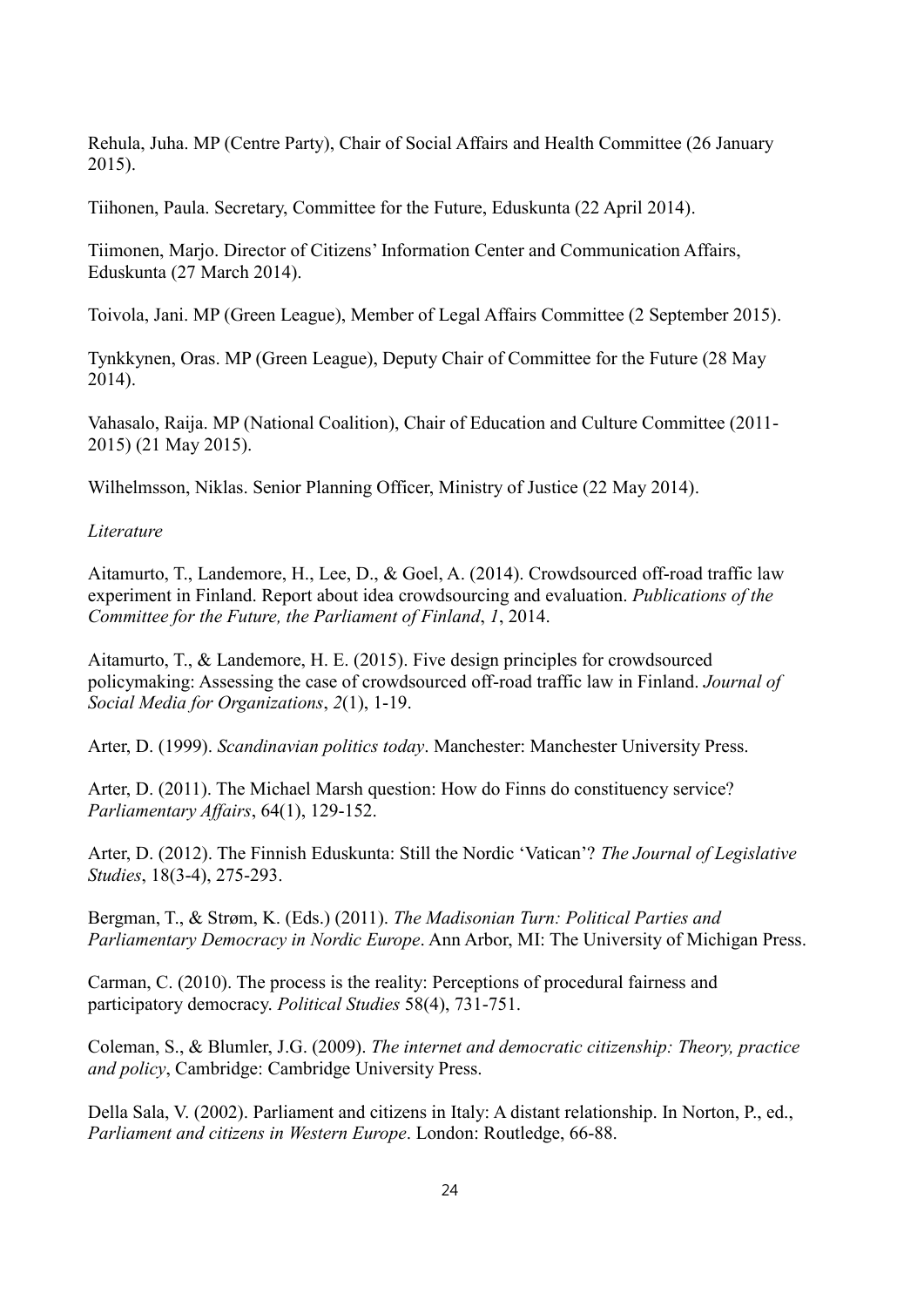Eduskunta. (2014). *Valiokuntakäsittely asiakirja* HE 324/2014 vp.

Faria, C., & Rehbein, M. (2016). Open parliament policy applied to the Brazilian chamber of deputies. *The Journal of Legislative Studies*, 22, 559–578.

Fasone, C., & Lupo, N. (2015). Transparency vs. Informality in Legislative Committees: Comparing the US house of representatives, the Italian chamber of deputies and the European Parliament. *The Journal of Legislative Studies*, 21(3), 342-359.

Granickas, K. (2013). Parliamentary informatics: *what* data should be open and *how* multistakeholder efforts can help parliaments achieve it. European Public Sector Information Platform Topic Report, No. 2013/05, May 2013.

Griffith, J., & Leston-Bandeira, C. (2012). How are parliaments using new media to engage with citizens?. *The Journal of Legislative Studies*, *18*(3-4), 496-513.

Hansard Society (2011). *Parliaments and public engagement: Innovation and good practice from around the world*. London: Hansard Society.

Holli, A., & Saari, M. (2009). *Sukupuoli eduskunnan asiantuntijakuulemisissa*. Helsinki: Tasaarvoasiain neuvottelukunta, Sosiaali- ja terveysministeriö, TANE-julkaisuja (2009) 11.

Inter-Parliamentary Union. (2006). *Parliament and democracy in the twenty-first century: A guide to good practice*. Geneva: IPU.

Inter-Parliamentary Union. (2009). *The guidelines for parliamentary website*. Geneva: IPU.

Inter-Parliamentary Union. (2013) *The social media guidelines for parliaments*. Geneva: IPU.

Inter-Parliamentary Union & United Nations Development Programme. (2012). *Global parliamentary report: The changing nature of parliamentary representation*. Geneva and New York: UNDP and IPU.

Kelso, A. (2007). Parliament and political disengagement: Neither waving nor drowning. *The Political Quarterly*, 78(3), 364-373.

Lathrop, D., & Ruma, L. (2010). *Open government: Collaboration, transparency, and participation in practice*. O'Reilly Media, Inc.

Leston-Bandeira, C. (2012a). Studying the relationship between parliament and citizens. *The Journal of Legislative Studies*, 18(3-4), 265-274.

Leston-Bandeira, C. (2012b) Parliaments' endless pursuit of trust: Re-focusing on symbolic representation. *The Journal of Legislative Studies*, 18(3-4), 514-526.

Leston-Bandeira, C., & Bender, D. (2013). How deeply are parliaments engaging on social media? *Information Polity*, *18*(4), 281-297.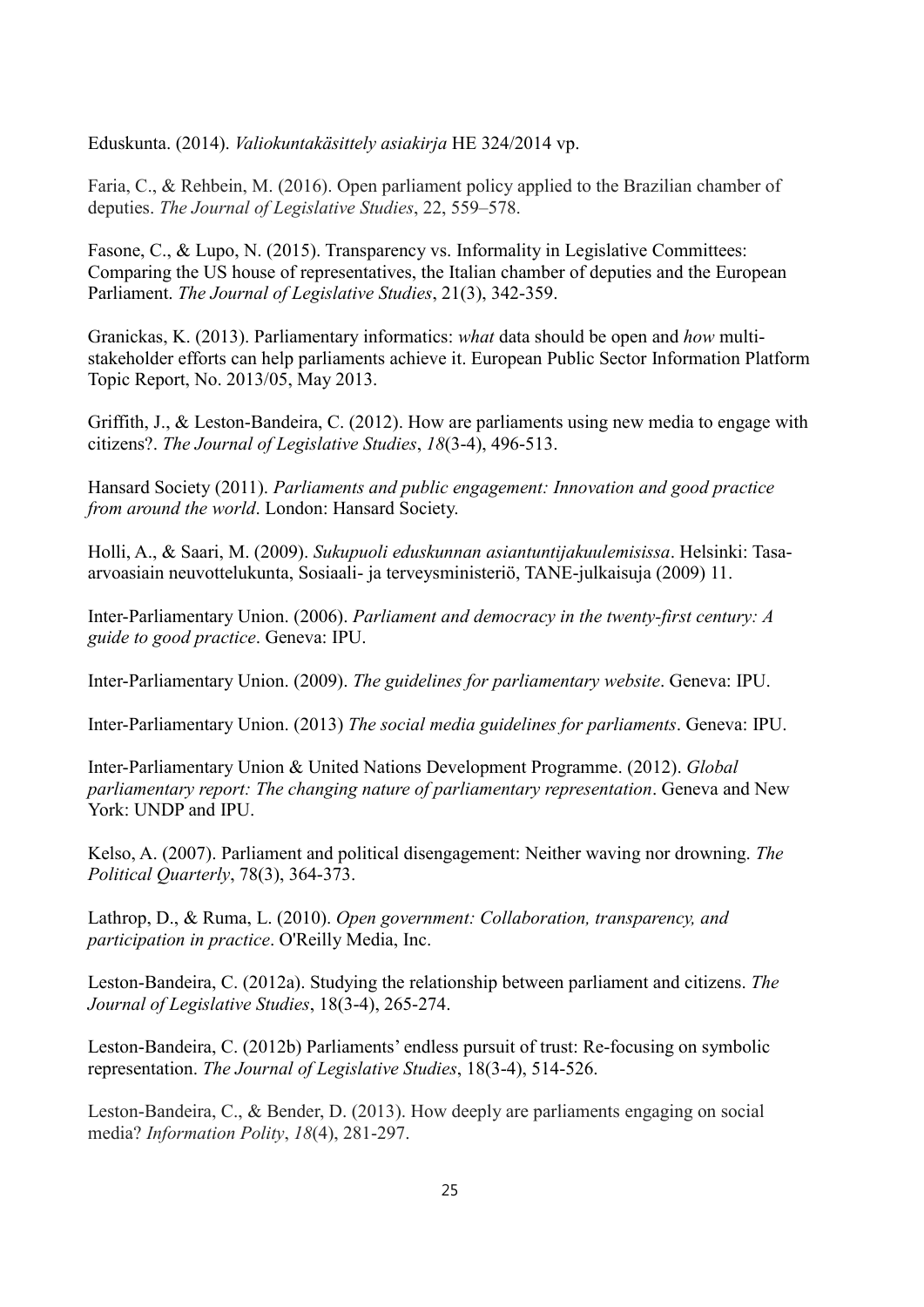Lindner, R. & Riehm, U. (2011) Broadening participation through E‐petitions? An empirical study of petitions to the German parliament. *Policy & Internet* 3(1), 63-85.

McLaverty, P. & MacLeod, I. (2012). Civic participation in the Scottish parliament committees. *International Journal of Public Administration* 35(7), 458-470.

Ministry of Justice, Finland. (2014). *Avoin ja yhdenvertainen osallistuminen: Valtioneuvoston demokratiapoliittinen selonteko 2014*. Helsinki: Oikeusministeriön selvityksiä ja ohjeita 14/2014.

Norton, P. (Ed.) (1999). *Parliaments and pressure groups in Western Europe.* London: Routledge.

Norton, P. (Ed.) (2002). *Parliaments and citizens in Western Europe*. London: Routledge.

Norton, P. (2007). Four models of political representation: British MPs and the use of ICT. *The Journal of legislative studies* 13(3), 354-369.

Norton, P. (2013). *Parliament in British politics*. Palgrave Macmillan.

Papaloi, A., & Gouscos, D. (2011). E-Parliaments and novel parliament-to-citizen services. *JeDEM-eJournal of EDemocracy and Open Government* 3(1), 80-98.

Parkinson, J. (2013). How legislatures work – and should work – as public space. *Democratization* 20(3), 438-455.

Pekonen, K. (2011). *Puhe eduskunnassa*. Tampere: Vastapaino.

Peltomäki, T. (2013). HS-selvitys: Heitä eduskunta kuuntelee. Helsingin Sanomat, 28.4.2013.

Peura-Kapanen, L., Rask, M., Saastamoinen, M., Tuorila, H. & Harju, A. (2013). *Kansalaisraati suomalaista demokratiaa kehittämässä*. Helsinki: Kuluttajatutkimuskeskus, työselosteita ja esitelmiä 147/2013.

PTK 26/2014 vp. Eduskunta, *Täysistunnon pöytäkirja*.

Raunio, T., & Wiberg, M. (2008). The Eduskunta and the Parliamentarisation of Finnish Politics: Formally Stronger, Politically Still Weak? *West European Politics*, 31(3), 581-599.

Raunio, T., & Wiberg, M. (Eds.) (2014). *Eduskunta: Kansanvaltaa puolueiden ja hallituksen ehdoilla*. Helsinki: Gaudeamus.

Saalfeld, T. (2002). Parliament and citizens in Germany: Reconciling conflicting pressures. In P. Norton (Ed.), *Parliament and citizens in Western Europe* (pp. 43-65).

Seo, H. (2017). Reaching out to the people? Parliament and citizen participation in Finland (Doctoral Dissertation). Tampere: Tampere University Press. Retrieved from http://tampub.uta.fi/handle/10024/100766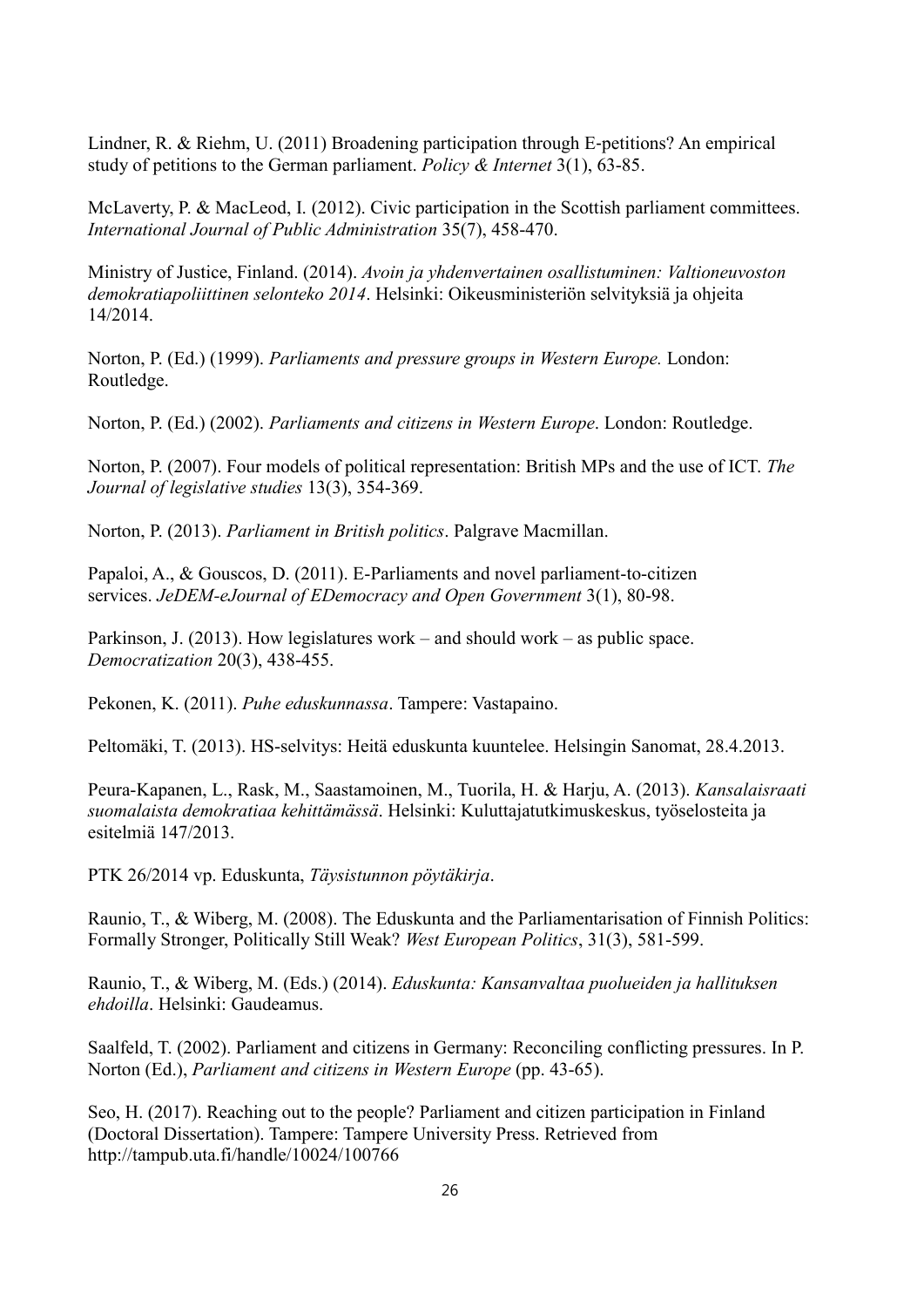Setälä, M., & Schiller, T. (Eds.). (2012). Citizens' initiatives in Europe – procedures and consequences of agenda-setting by citizens. Basingstoke: Palgrave Macmillan.

STT. (2015). Twitter antaa uudelle kansan-edustajalle puheenvuoron. Länsi-Suomi, 20 July 2015. Retrieved from https://ls24.fi/stt/twitter-antaa-uudelle-kansanedustajalle-puheenvuoron

Teixeira de Barros, A., Bernardes, C. B., & Rehbein, M. (2016). Brazilian parliament and digital engagement. The Journal of Legislative Studies, 22, 540–558.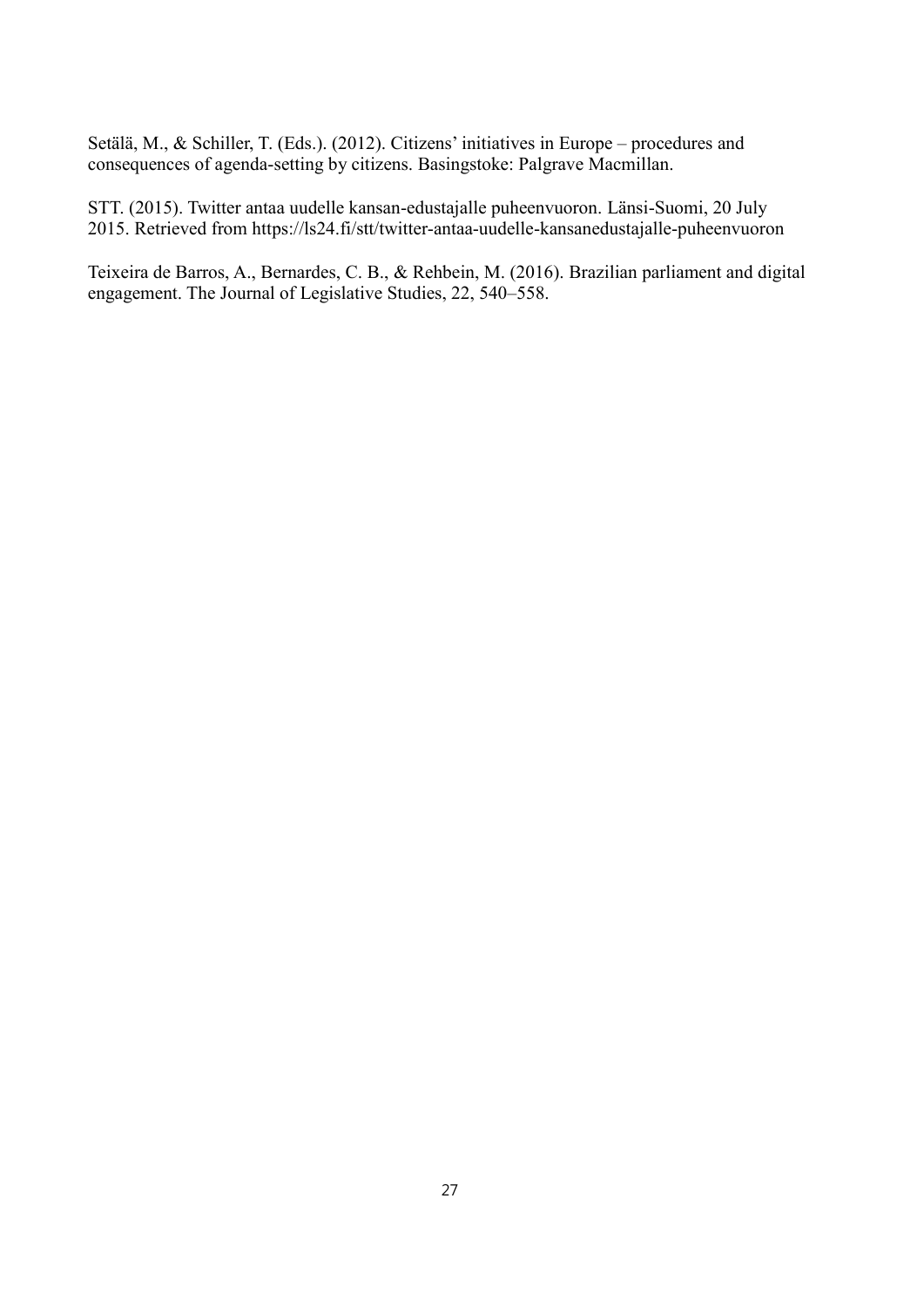Table 1. Practical indicators of parliamentary engagement with the public

| No.            | Practical<br>indicators               | Indicators in detail                                                                                                                                                                                                                                                                                                                                                                                                                                                                                                                                                                                                           |  |  |  |
|----------------|---------------------------------------|--------------------------------------------------------------------------------------------------------------------------------------------------------------------------------------------------------------------------------------------------------------------------------------------------------------------------------------------------------------------------------------------------------------------------------------------------------------------------------------------------------------------------------------------------------------------------------------------------------------------------------|--|--|--|
| $\mathbf{1}$   | Parliament<br>as<br>public space      | What programmes and venues are offered for the public to explore their<br>$\bullet$<br>legislature including its history, system and process, MPs' working<br>lives, and debating political-legislative issues?<br>How open and accessible is the parliament to the people with special<br>needs, particularly people with disabilities?<br>Can the 'purposive' public approach to the parliamentary arenas? How<br>$\bullet$<br>strict is the security system or procedural requirement for public<br>attendance at the chamber gallery?                                                                                      |  |  |  |
| $\overline{2}$ | Sharing<br>of<br>information          | Does the parliament operate a visiting center with professional staff to<br>$\bullet$<br>communicate better with the public? How is parliamentary information<br>disseminated to the public?<br>How open and accessible is the parliamentary library system? Does the<br>parliament operate regional offices or other channels to communicate<br>with local people?<br>Has the parliament established its own open data policy with a separate<br>$\bullet$<br>online platform? Do the open parliamentary datasets satisfy the<br>international standards in their scope, format and actual availability for<br>public re-use? |  |  |  |
| $\overline{3}$ | with<br>Contact<br><b>MPs</b>         | Do MPs organize regular meetings with their local constituents? Do<br>$\bullet$<br>MPs organize day visits or tours of parliament for 'hard-to-reach'<br>groups in their constituencies?<br>Is there correspondence between MPs and constituents? How much<br>time do MPs invest in answering questions sent by mail, e-mail or<br>through social media? Do MPs give practical help to constituents?<br>Do MPs keep in contact with constituents via social media (Facebook /<br>$\bullet$<br>Twitter / blogs)?<br>What links are found between the country's election system and MPs'<br>$\bullet$<br>constituency roles?     |  |  |  |
| $\overline{4}$ | Media<br>and<br>digital<br>engagement | What media channels are operated to inform the public of parliamentary<br>$\bullet$<br>affairs? Does the parliament offer a free working environment for the<br>journalists?<br>Is the parliamentary website informative and user-friendly? Does it<br>allow the public to engage directly with MPs or comment on the<br>processing bills online?<br>How is the participatory potential of new ICTs such as new social<br>٠<br>media utilized by the parliament? What impacts are observed through<br>the parliamentary use of them?                                                                                           |  |  |  |
| 5              | Transparency of<br>process            | Are plenary proceedings (debates / question time etc.) open to the<br>٠<br>public, physically and digitally? How broad is the scope of broadcasting<br>on parliamentary processes?<br>To what extent are the documents and records of parliamentary<br>proceedings, including committees, available to the public?<br>Are standing committee meetings open to the public, including expert<br>٠<br>hearings? How does the level of transparency influence the<br>effectiveness of legislative committees?                                                                                                                      |  |  |  |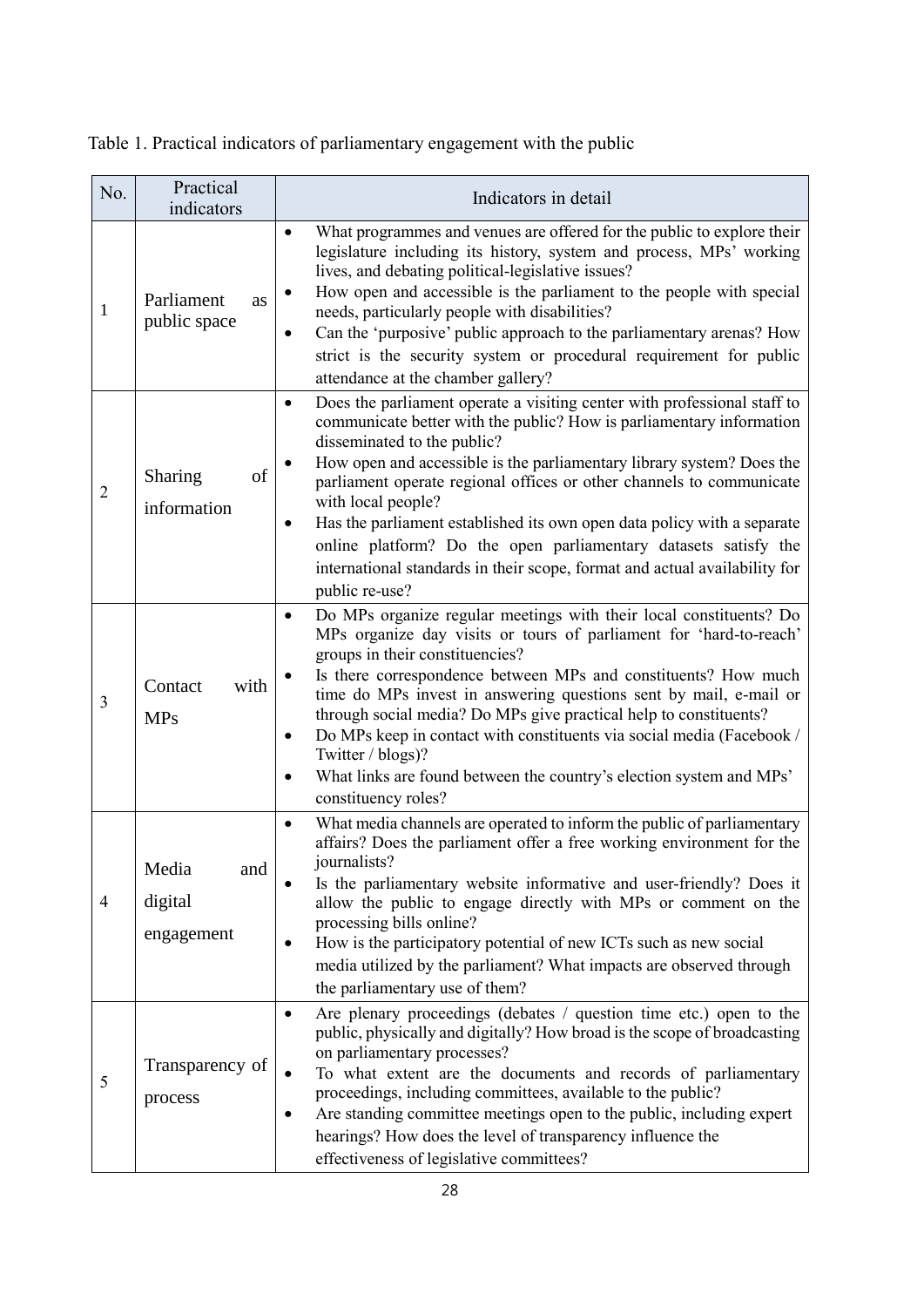| 6 | Actual              | Can citizens participate in initiating the legislative agenda, for example,<br>through petition and an e-petition committee, or the citizens' initiative?<br>Does parliament open the legislative processes of scrutiny and expert<br>$\bullet$ |
|---|---------------------|-------------------------------------------------------------------------------------------------------------------------------------------------------------------------------------------------------------------------------------------------|
|   | participation<br>1n | hearings to the public - for example, through an online-forum (e-<br>Parliament) and 'public reading stage', submissions or open seminars                                                                                                       |
|   | legislative         | etc.?                                                                                                                                                                                                                                           |
|   | decision-           | Does the parliament utilize such methods of deliberative democratic<br>$\bullet$<br>forums as citizens' jury, consensus conference, and citizens' assembly?                                                                                     |
|   | making              | Is there direct involvement of the public in final legislative decision-<br>$\bullet$                                                                                                                                                           |
|   |                     | making, such as citizens' initiative linked with (consultative)                                                                                                                                                                                 |
|   |                     | referendums?                                                                                                                                                                                                                                    |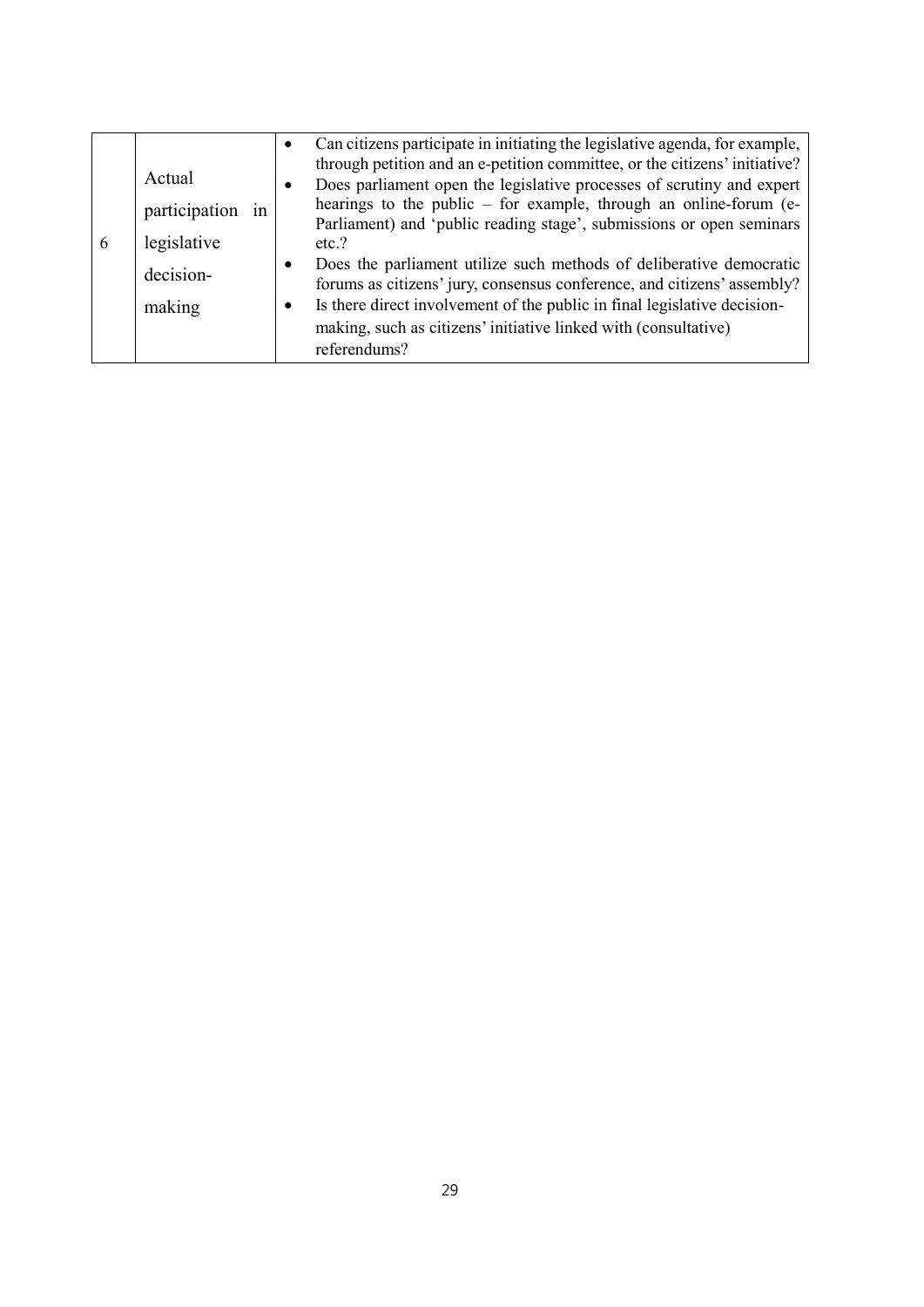| Committee                                     | Number of public<br>hearings<br>and<br>meetings | Public hearings on<br>citizens' initiatives |  |
|-----------------------------------------------|-------------------------------------------------|---------------------------------------------|--|
| <b>Grand Committee</b>                        | $\overline{4}$                                  |                                             |  |
| <b>Constitutional Committee</b>               | 1                                               |                                             |  |
| Foreign Affairs Committee                     | 1                                               |                                             |  |
| <b>Finance Committee</b>                      | $\overline{2}$                                  |                                             |  |
| <b>Audit Committee</b>                        | 6                                               |                                             |  |
| <b>Administration Committee</b>               | $\overline{0}$                                  |                                             |  |
| Legal Affairs Committee                       | $\overline{2}$                                  | $\overline{2}$                              |  |
| Committee of Transportation and Communication | $\theta$                                        |                                             |  |
| Committee of Agriculture and Forestry         | 1                                               | $\mathbf{1}$                                |  |
| Defence Committee                             | $\overline{0}$                                  |                                             |  |
| Committee of Education and Culture            | $\overline{2}$                                  | $\overline{2}$                              |  |
| Committee of Social Affairs and Health        | $\mathbf{1}$                                    |                                             |  |
| <b>Commerce Committee</b>                     | $\overline{2}$                                  |                                             |  |
| Committee for the Future                      | 15                                              |                                             |  |
| Committee of Employment and Equality          | $\overline{2}$                                  |                                             |  |
| <b>Environment Committee</b>                  | 5                                               | 1                                           |  |
| Total                                         | 44                                              | 6                                           |  |

Table 2. Public committee meetings and hearings in the Eduskunta (2008-2014)